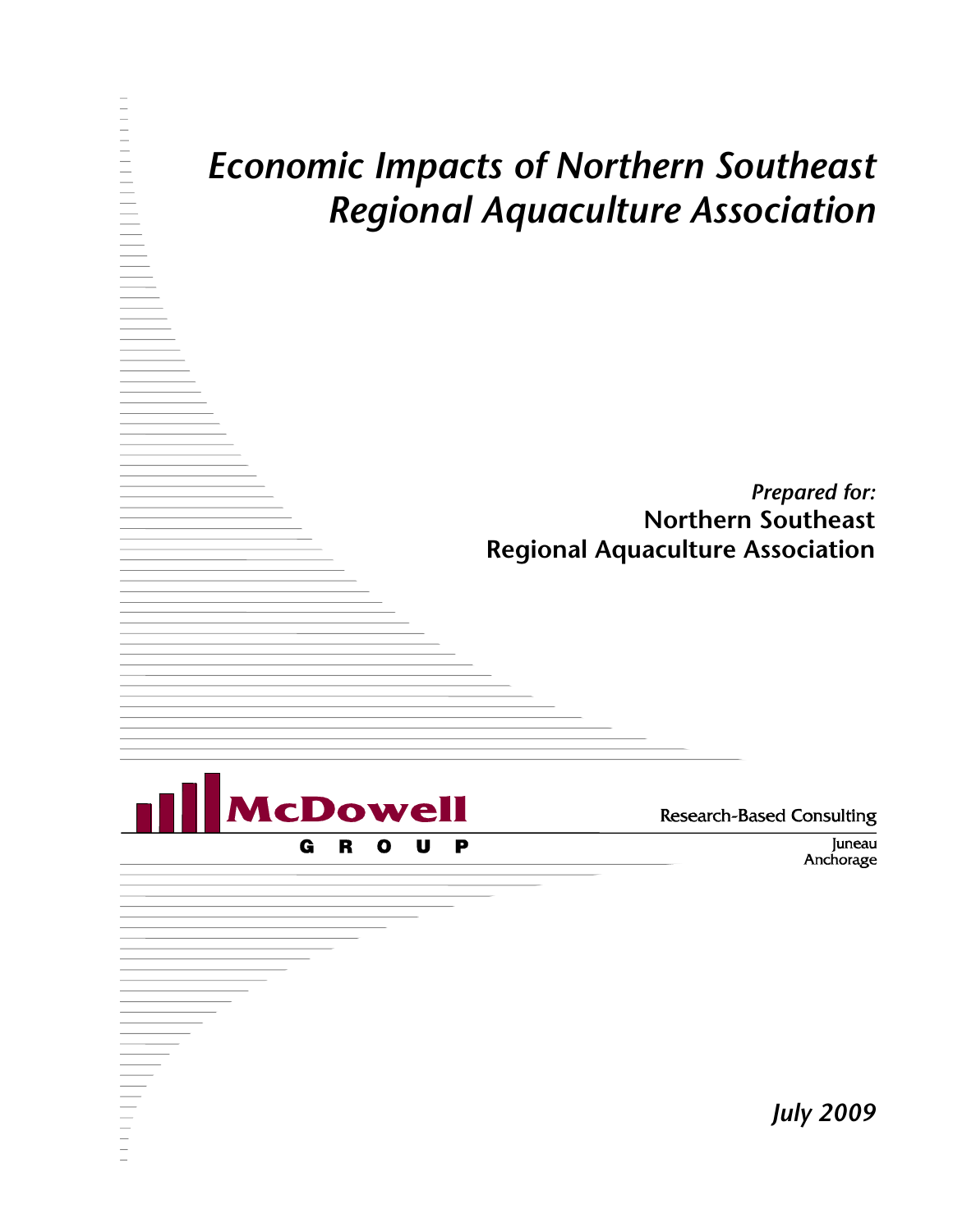# **Table of Contents**

| Southeast Alaska Salmon Market Overview: Production & Price Trends10 |  |
|----------------------------------------------------------------------|--|
|                                                                      |  |
|                                                                      |  |
|                                                                      |  |
|                                                                      |  |
|                                                                      |  |
|                                                                      |  |
|                                                                      |  |
|                                                                      |  |
|                                                                      |  |
|                                                                      |  |
|                                                                      |  |
|                                                                      |  |
|                                                                      |  |
|                                                                      |  |
|                                                                      |  |
|                                                                      |  |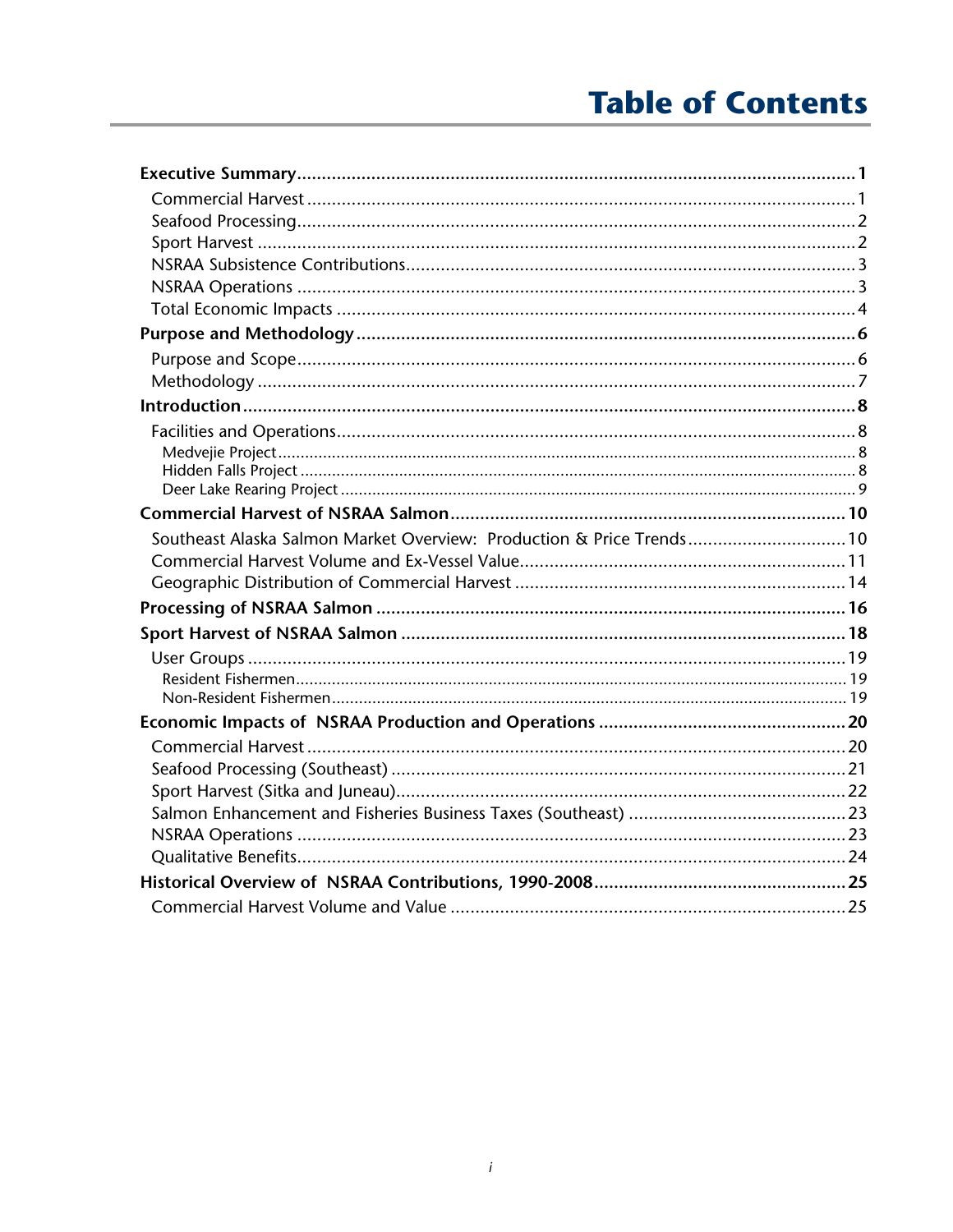The purpose of this study is to present the economic impacts of the Northern Southeast Regional Aquaculture Association (NSRAA) salmon enhancement program. Based in Sitka, NSRAA is a private nonprofit cooperative working to increase salmon returns for the commercial fleet, sportfish charter operators and other user groups. The organization produces four species of Pacific salmon—chum, sockeye, chinook, and coho. Two hatchery facilities and several remote release sites are utilized.

Economic impacts generated by NSRAA's salmon production and business operations are widely spread throughout Southeast Alaska. The key findings from the analysis of NSRAA's economic impacts are presented in this section.

## **Commercial Harvest**

- Between 2001 and 2008, NSRAA contributed salmon worth an ex-vessel value of \$65 million to the commercial salmon industry, averaging \$8 million annually. NSRAA contributions reached 22.8 million pounds of salmon in 2008, worth \$20.1 million in ex-vessel value in 2008.
- Chum salmon is NSRAA's primary species of production. On average, chums accounted for approximately four-fifths of all NSRAA returns between 2001 and 2008, averaging an annual value of \$6.4 million. Chinook and coho each accounted for about 10 percent and sockeye for less than 1 percent.
- The purse seine fleet harvested the majority (nearly 60 percent) of NSRAA returns between 2001 and 2008, averaging \$4.8 million annually, followed by trollers (\$1.8 million) and gillnetters (\$1.5 million).



## **Total Ex-Vessel Value of NSRAA Salmon Harvested in Common Property Commercial Fisheries, 2001-2008**

Source: NSRAA, 2009.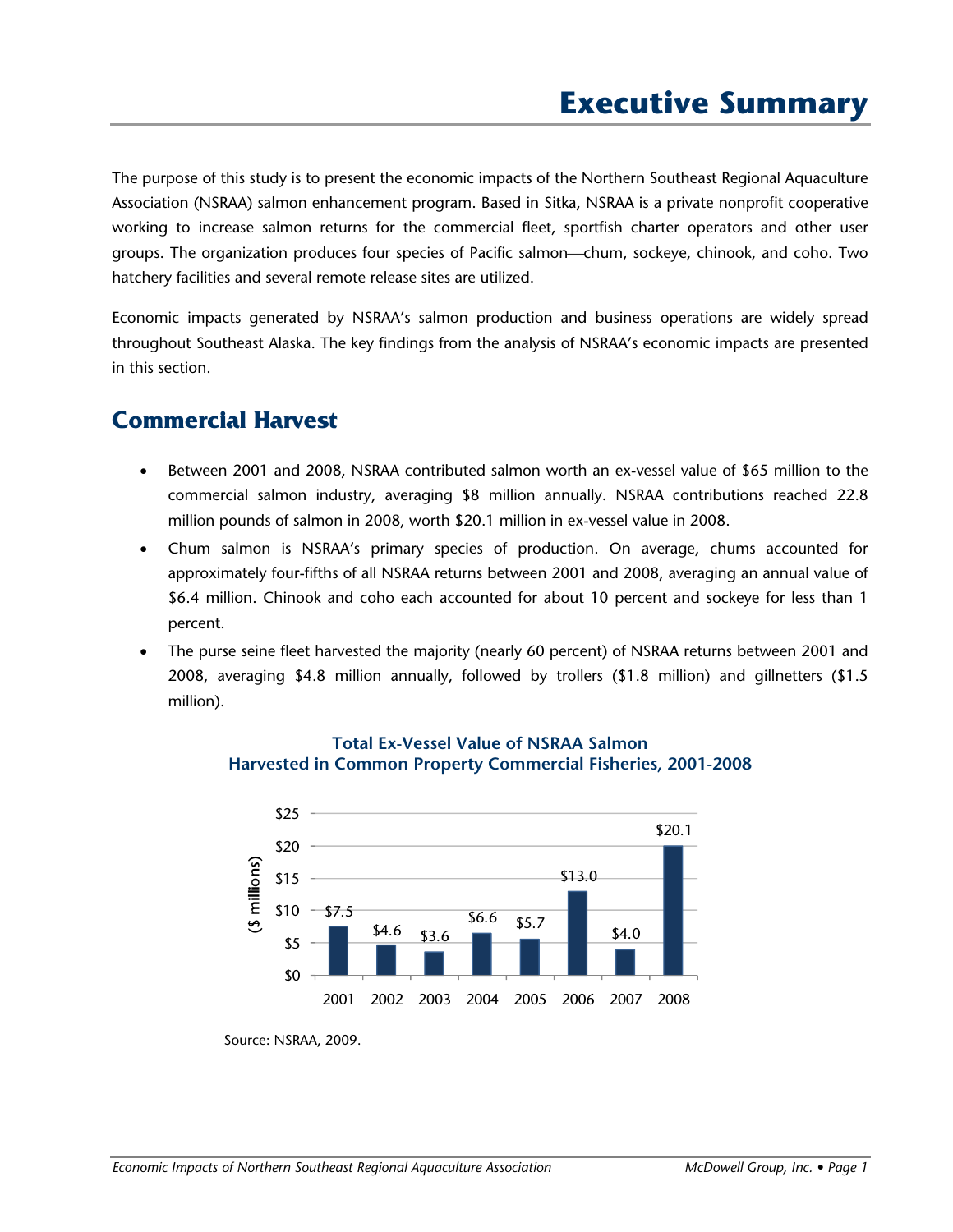# **Seafood Processing**

- The cumulative first wholesale value of NSRAA salmon harvested in common property and cost recovery commercial fisheries was nearly \$200 million between 2001 and 2008. In 2008 alone, that value reached \$63.3 million.
- Chum roe products accounted for one-quarter to one-half of the annual first wholesale value of all NSRAA salmon between 2001 and 2008. The value of chum roe products was approximately \$21 million in 2008, one-third of the total value that year.



#### **First Wholesale Value of NSRAA Salmon, with Chum Roe Shown Separately, 2001-2008**

Source: McDowell Group estimates, based on data provided by NSRAA, ADF&G and ADOR, 2009. Note: Includes common property and cost recovery harvests.

## **Sport Harvest**

- NSRAA's contribution to Southeast Alaska's sport fishery has fluctuated over the past eight years, generally ranging from 6,000 to 12,000 fish annually and has averaged 10,000 fish. In 2006, the contribution peaked at more than 17,000 Chinook and coho combined.
- Between 2001 and 2007, NSRAA-produced salmon averaged 7 percent of the chinook and coho sport harvest in the Juneau and Sitka areas.
- While very difficult to quantify precisely, the economic impact of sport harvest of NSRAA salmon is significant, and estimated at approximately \$1 million in 2008. This total includes direct and indirect effects of non-resident sport harvest of NSRAA salmon.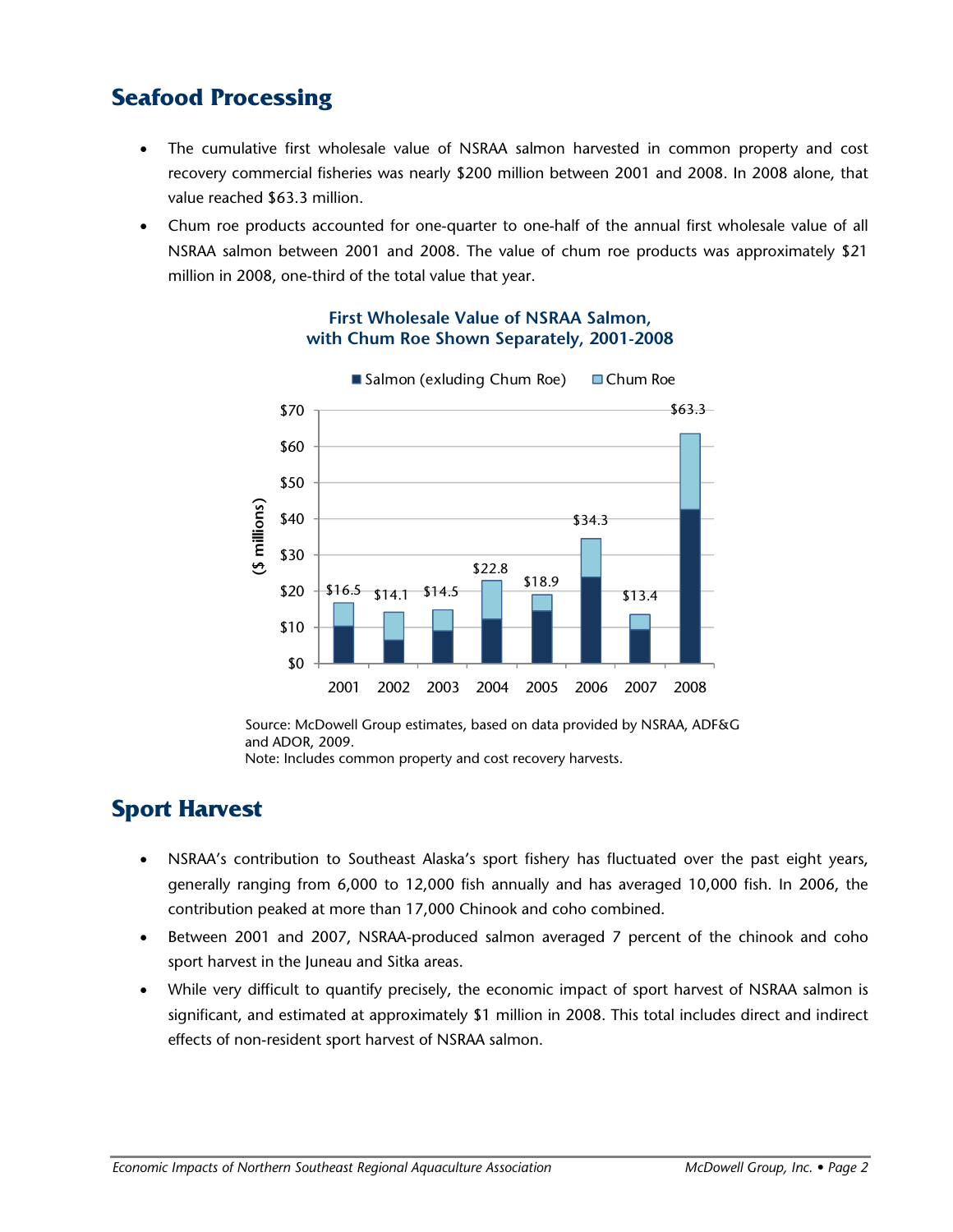#### **Recreational Harvest of NSRAA Salmon, 2001-2008**



Source: NSRAA, 2009.

## **NSRAA Subsistence Contributions**

NSRAA continues to be a consistent provider of surplus salmon for subsistence, cultural, and educational purposes. While not quantifiable in economic terms, NSRAA fully understands the importance of contributing in its home region. The organization's policy is to provide salmon to anyone in need.

Over the past decade NSRAA regularly provided chinook, coho and chum salmon to villages and communities in Northern Southeast Alaska. For example, the villages of Kake and Angoon regularly request and receive surplus coho from the Hidden Falls Hatchery. In Sitka, NSRAA chinook salmon are provided to the Dog Point Fish Camp for both subsistence and educational purposes. The Sitka Tribe of Alaska Traditional Food Program receives both salmon and fresh salmon roe for subsistence. The Alaska Native Brotherhood, tribal elders and general public also receive salmon from NSRAA.

## **NSRAA Operations**

- In 2008, NSRAA generated an annual average of 36 jobs, with a total payroll of approximately \$1.5 million annually.
- Spending on goods and services in support of hatchery operations totaled approximately \$4.8 million, of which nearly \$2.7 million went to 180 Alaska businesses and fishermen.
- Including all of the indirect and induced effects associated with NSRAA spending on payroll and other goods and services, the organization itself has a total Alaska economic impact of about \$5 million, including \$2 million in labor income.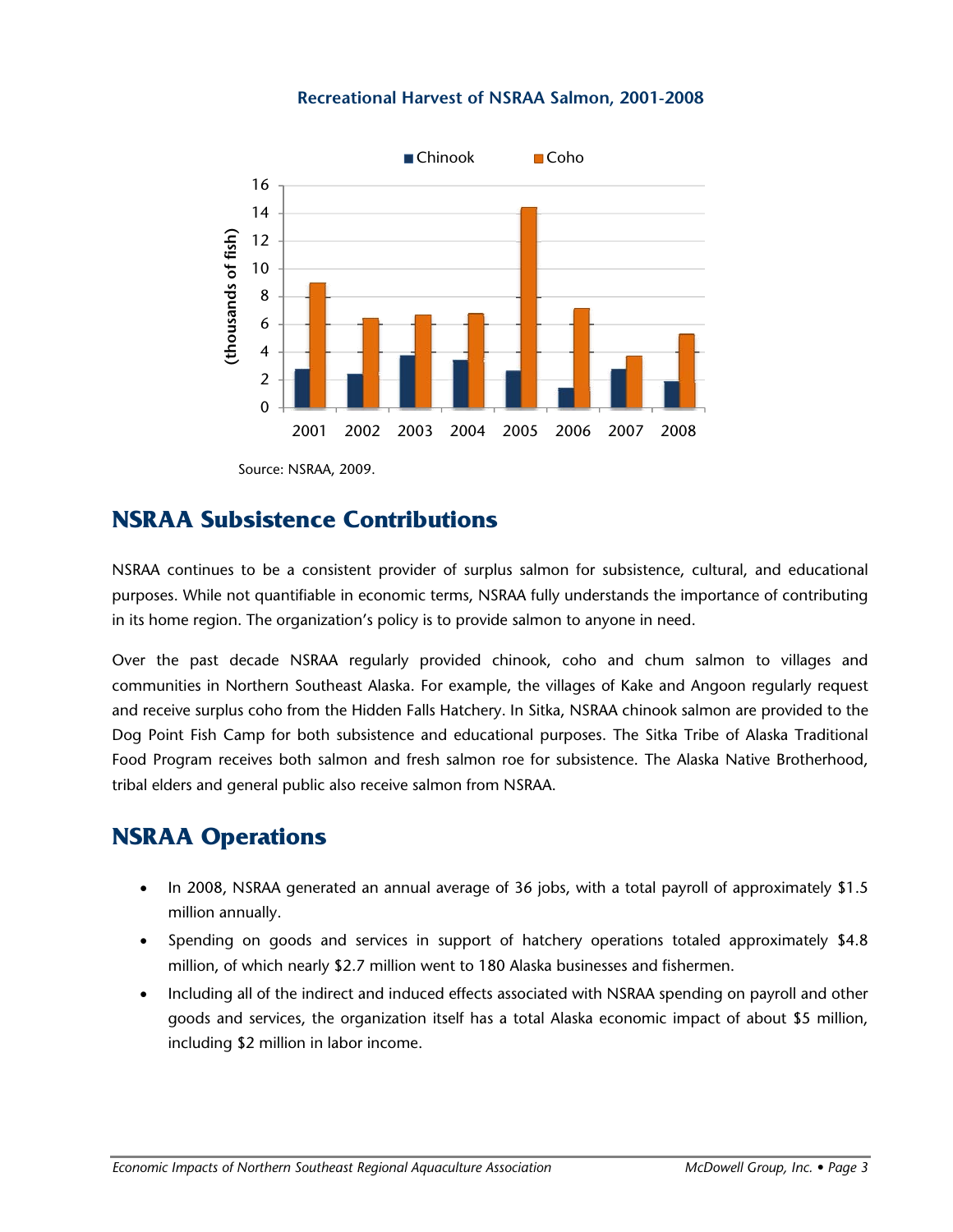# **Total Economic Impacts**

- The total economic impact of commercial harvest of NSRAA salmon, including all direct, indirect and induced effects, amounted to approximately \$30 million in spending and income in 2008.
- Including all direct, indirect and induced impacts associated with harvesting and processing, NSRAA salmon in 2008 had a total economic impact of approximately \$100 million. This includes spending by NSRAA in support of its operations, the gross (ex-vessel) income earned by commercial fishermen, income earned by processors (net of what they pay fishermen), and all the expenditures fishermen and processors make in support of their operations and households.
- Of the \$100 million total impact, approximately 30 percent (\$30 million) is labor (personal) income for fishermen, processing workers, and owners/employees of businesses that provide goods and services to fishermen and processors.
- It is not possible to measure the number of people in Southeast Alaska that directly or indirectly earn income from the harvest and production of NSRAA salmon. However, the total includes several hundred fishermen, plus processing plant employees, NSRAA employees, and workers employed by the numerous businesses that provide goods and services to fishermen, processors and their households. Based on the average annual wage in the Southeast Alaska economy, \$30 million in labor income is the amount that would be generated by approximately 780 typical Southeast region jobs.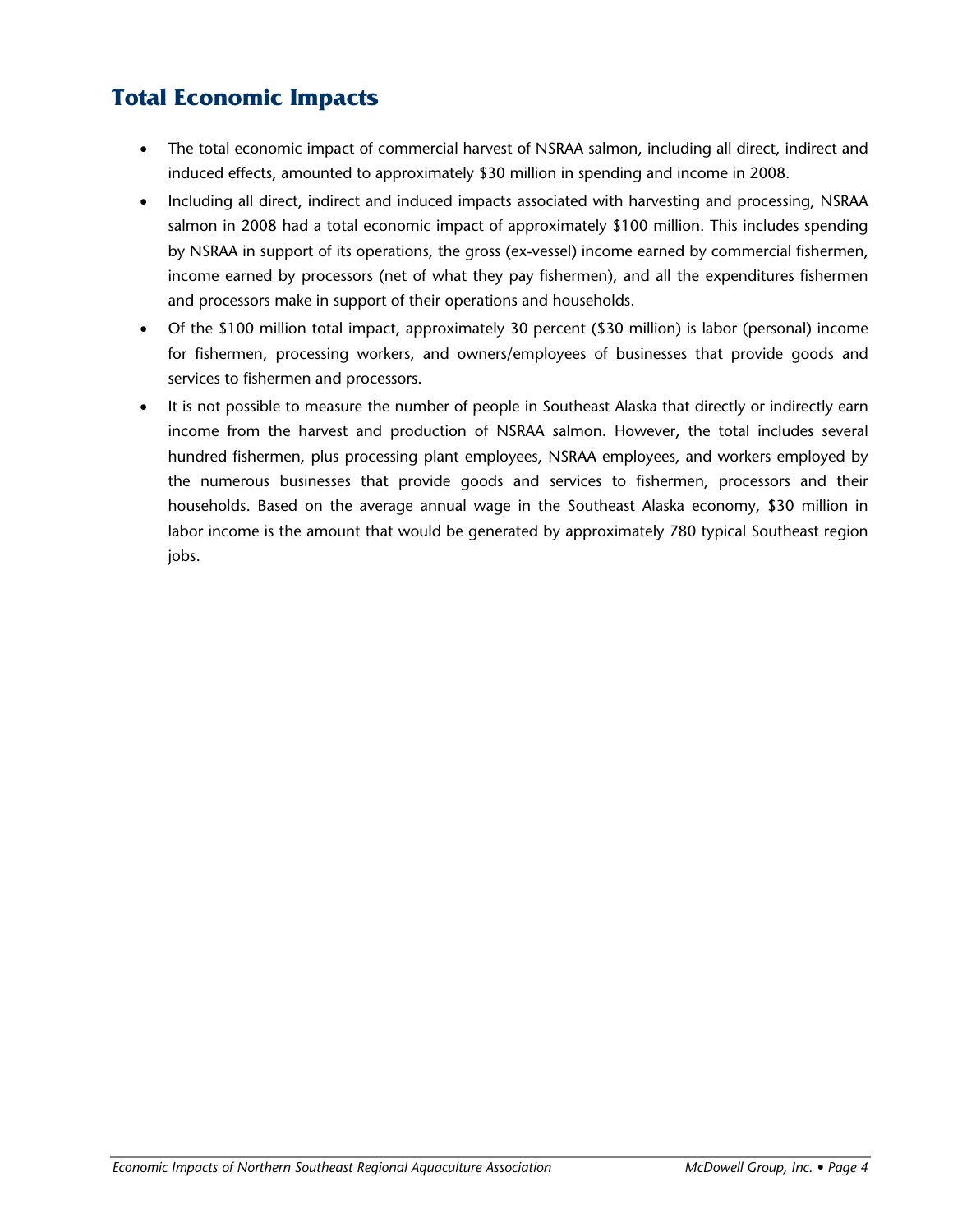## **Summary of NSRAA Production, Operations and Economic Impacts, 2008**

| <b>Harvest Volume</b>                                                                |                |  |
|--------------------------------------------------------------------------------------|----------------|--|
| Total NSRAA Production (# of fish; includes common property, cost recovery & sport)  | 3.8 million    |  |
| Commercial harvest of NSRAA salmon (# of fish, includes common property)             | 2.8 million    |  |
| NSRAA commercial harvests % of the Southeast commercial harvest                      | 18%            |  |
| Sport harvest of NSRAA salmon (# of fish)                                            | 7,200          |  |
| <b>Commercial Harvest Value</b>                                                      |                |  |
| Total ex-vessel value of NSRAA salmon (all fisheries)                                | \$20.1 million |  |
| harvested by Sitka residents (Hidden Falls & Deep Inlet chum fisheries)              | \$2.1 million  |  |
| NSRAA salmon ex-vessel value as % of the Southeast commercial harvest                | 23%            |  |
| First wholesale value of NSRAA salmon                                                | \$63.3 million |  |
| <b>NSRAA Employment, Payroll and Spending</b>                                        |                |  |
| NSRAA annual average employment                                                      | 36             |  |
| NSRAA total annual payroll                                                           | \$1.5 million  |  |
| NSRAA total annual spending on goods and services                                    | \$4.8 million  |  |
| spending in Sitka                                                                    | \$2.0 million  |  |
| Direct and Indirect Economic Impacts*                                                |                |  |
| Total labor income related to commercial harvest and processing of NSRAA salmon      | \$30 million   |  |
| Total annual average employment equivalent                                           | 780 jobs       |  |
| Total income and spending (output) related to harvest and processing of NSRAA salmon | \$100 million  |  |

\*Impacts include commercial harvesting and processing of NSRAA salmon, NSRAA operations, and all indirect multiplier effects throughout the regional economy. The estimated \$1 million total economic impact of sport harvest of NSRAA salmon is not included in this total.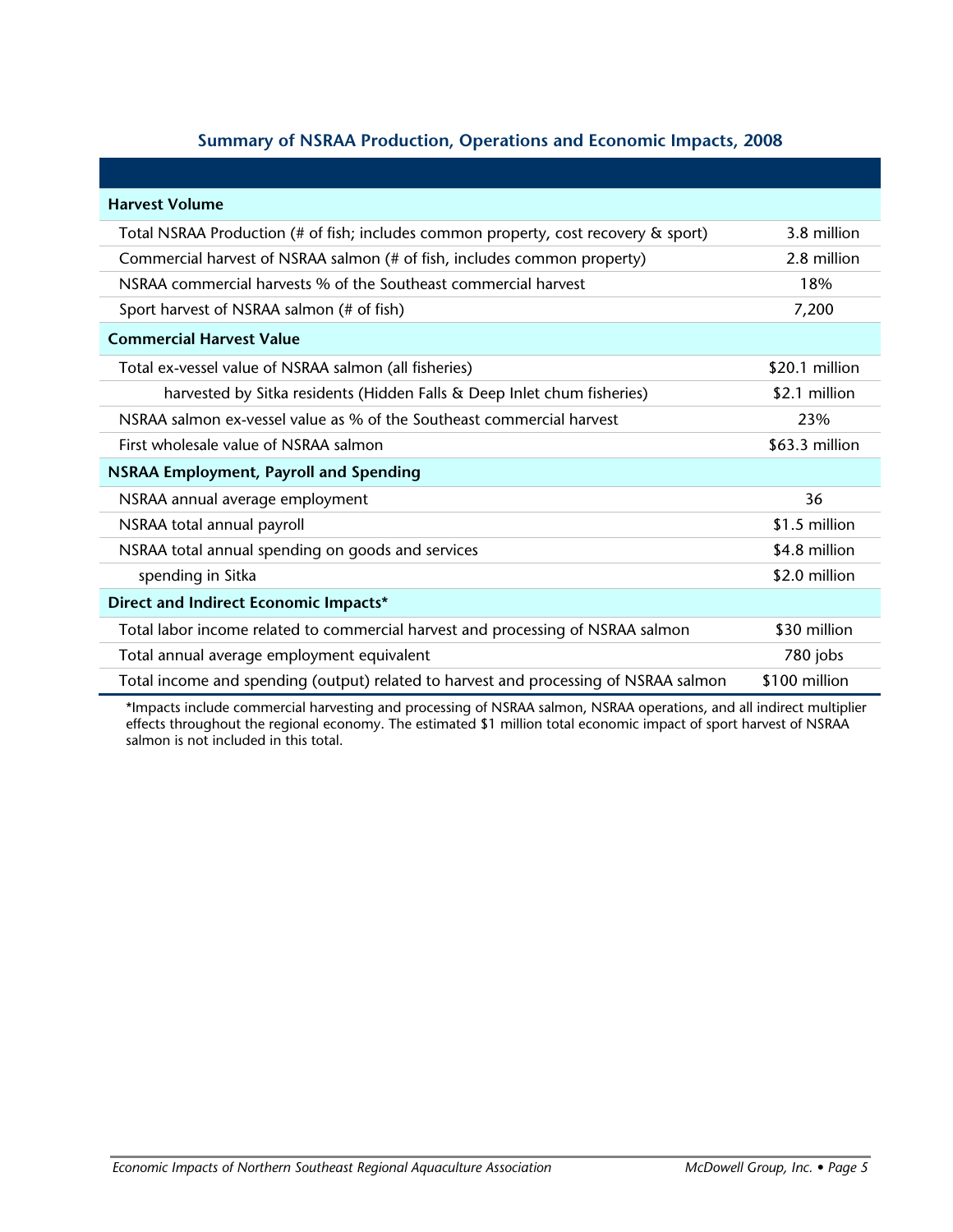## **Purpose and Scope**

The Northern Southeast Regional Aquaculture Association (NSRAA) contracted with McDowell Group, an Alaska research and consulting firm, to analyze the economic impacts of its salmon enhancement program. Updating information published in a 2001 McDowell Group impact analysis, this report presents volume and value data associated with NSRAA-produced salmon harvested between 2001 and 2008, as well as the 2008 economic impacts resulting from the hatchery's production and operations. The analysis is delivered in the following five sections:

- 1. Commercial Harvest—The economic value of commercially caught NSRAA salmon is measured using the ex-vessel income earned by Southeast Alaska fishermen. Ex-vessel income represents the gross value paid to fishermen for their catch.
- 2. Processing—The economic benefits from processing NSRAA salmon are presented in terms of the first wholesale value of those fish commercially harvested in Southeast Alaska. First wholesale value represents the value paid to the primary processor by the initial buyer outside its affiliate network.
- 3. Sport Harvest—Estimates of the economic contributions of NSRAA salmon to the Southeast Alaska sport fishery are discussed, including economic activity resulting from non-resident harvests facilitated by the charter industry.
- 4. NSRAA Operations—Economic and employment information related to NSRAA production and operations are presented.
- 5. Regional Economic Impacts—The overall economic benefits to Southeast Alaska resulting from the commercial harvest, processing, and sport harvest of NSRAA salmon, and NSRAA operations are estimated in this section. This includes local and regional tax benefits generated via the Salmon Enhancement Tax and the Fisheries Business Tax.

For purposes of this report, Southeast Alaska is defined as commercial fishing Districts 1 through 16 and noncoastal Districts 152, 154, 156, and 157.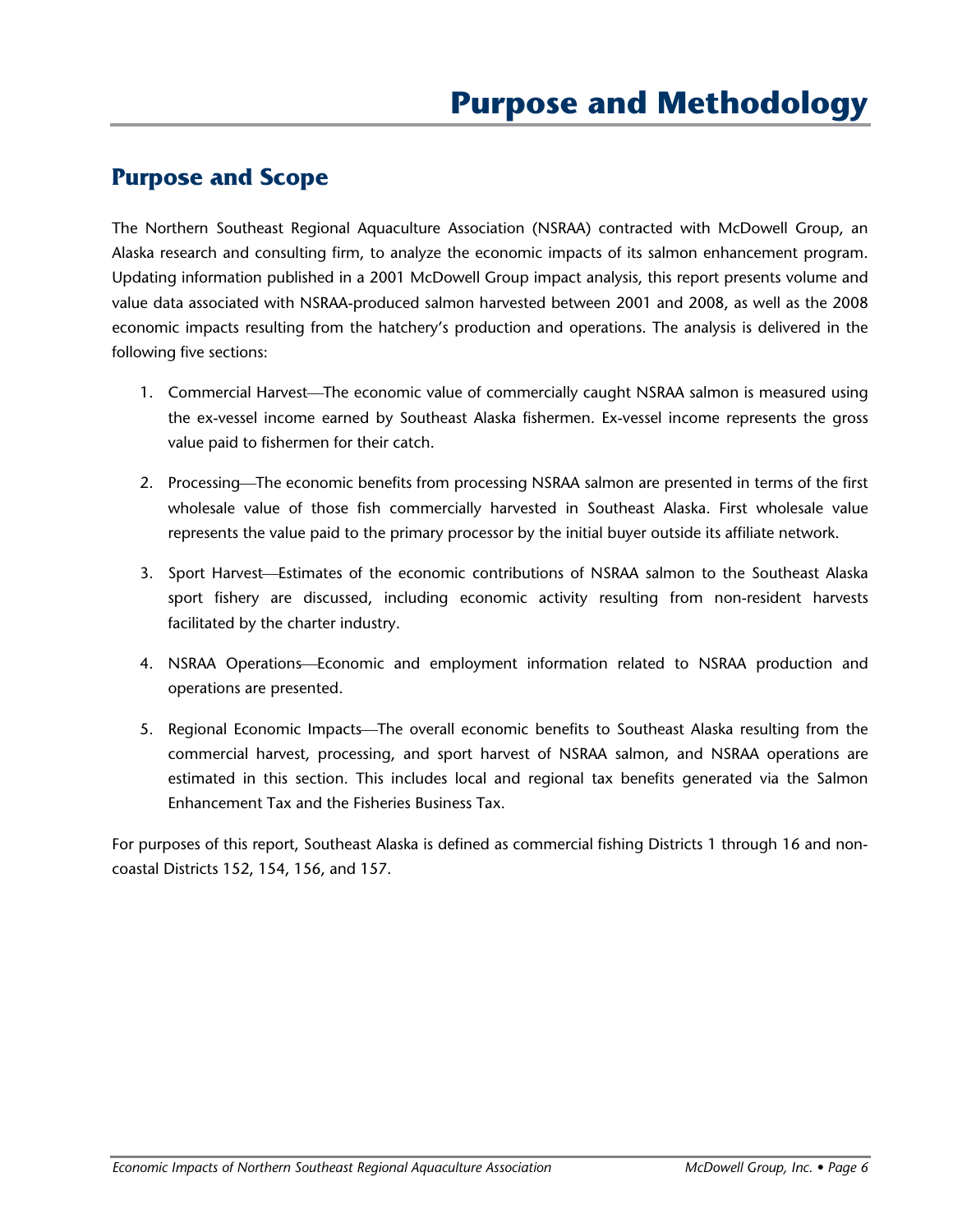# **Methodology**

The data presented in this report comes from a variety of sources, including NSRAA, Alaska Department of Fish and Game (ADF&G), Alaska Commercial Fisheries Entry Commission (CFEC), Alaska Department of Labor and Workforce Development (ADOLWD) and Alaska Department of Revenue (ADOR). Additionally, McDowell Group conducted interviews with Southeast sportfish charter operators and incorporated recent research relevant to communities in Southeast.

Estimates provided in this report are based on the most recent and relevant data. Volume and ex-vessel value estimates of NSRAA salmon harvested in commercial [and cost recovery] fisheries are based on data provided by NSRAA, ADF&G and CFEC. First wholesale values prior to 2008 are calculated using average annual prices per product from Southeast Alaska processors, as published by ADOR. Wholesale values for 2008 are estimated by applying the ratio of ex-vessel values to first wholesale values from prior years to 2008 ex-vessel values.

Some first wholesale data was unavailable due to DOR confidentiality regulations. In these instances, McDowell Group used conservative estimates from a range of values. Therefore, wholesale values reported in this study should be considered minimum estimates.

Sportfish estimates are based on data provided by NSRAA, ADF&G, Southeast municipal governments and interviews conducted with charter operators in Southeast communities.

McDowell Group developed an economic model to estimate the economic impacts related to NSRAA production and operations. Inputs to this model were drawn from the sources described above. The model linked ADOLWD employment and payroll data, ex-vessel volume and value data, first wholesale value data and other information to generate estimates of average annual employment, income and total economic activity related to NSRAA-produced salmon.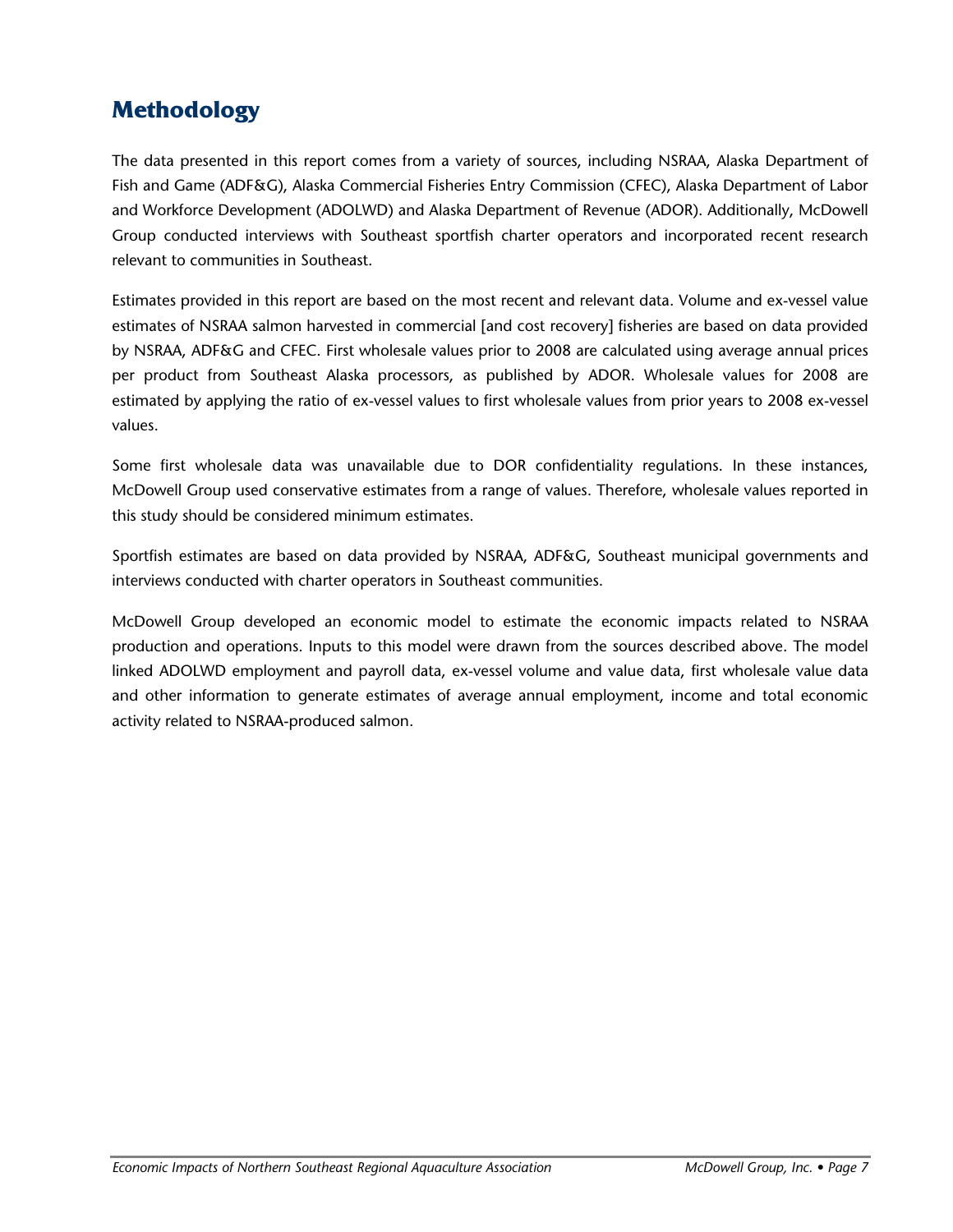Northern Southeast Regional Aquaculture Association (NSRAA) is a private nonprofit cooperative working to increase salmon returns for the benefit of commercial, sport, and personal use fishermen. Established in 1978, NSRAA has become an integral part of Southeast Alaska's commercial and sportfishing industries.

The organization's overall strategy is to develop hatchery returns that are isolated from wild stocks. This process allows extensive terminal harvest that produces high quality and valued fish with minimal impact on wild stocks. Chum and sockeye are produced for commercial fleets operating in northern Southeast Alaska, while chinook and coho are produced primarily for the Sitka sport fishing fleets.

NSRAA's current projects include the Medvejie Hatchery, Hidden Falls Hatchery, the Deer Lake rearing program, three spawning channels near Haines, as well as incubation boxes and three spawning channels near Haines. Descriptions of their primary facilities are presented below.

# **Facilities and Operations**

## **Medvejie Project**

The Medvejie Hatchery is located on the western coast of Baranof Island, south of the community of Sitka. The hatchery has been in operation for nearly 30 years and produces chum, chinook, and coho salmon. Chum salmon make up the largest number of returns from Medvejie and are typically harvested in the Deep Inlet area. A large expansion of NSRAA's chinook program has enabled the hatchery to double its production of that species, increasing returns significantly since 2002. Additionally, the association began an experimental zero-check chinook program in 1999 (first release in 2000), which has shown some promise with 16,000 adult returns to date. (A zero-check program releases smolts after only one year of rearing instead of the traditional two.)

The Medvejie coho program is undergoing a shift of its brood stock. Rearing associated with the new stock, under development at Salmon Lake, will occur at NSRAA's new Sawmill Cove Hatchery, but production goals from this effort will likely take several years to reach.

## **Hidden Falls Project**

The Hidden Falls Hatchery is on Baranof Island adjacent to Chatham Strait. It was built by the State of Alaska in 1978-79 and operated by the state until 1988, when operation of the facility was transferred to NSRAA. Since taking over the operation of Hidden Falls, NSRAA has more than doubled chum production, tripled chinook production, and initiated a successful coho program. In 2004, a major hatchery expansion was conducted at this site and its success has allowed fishermen continued increases in fishing opportunities in the early part of the season.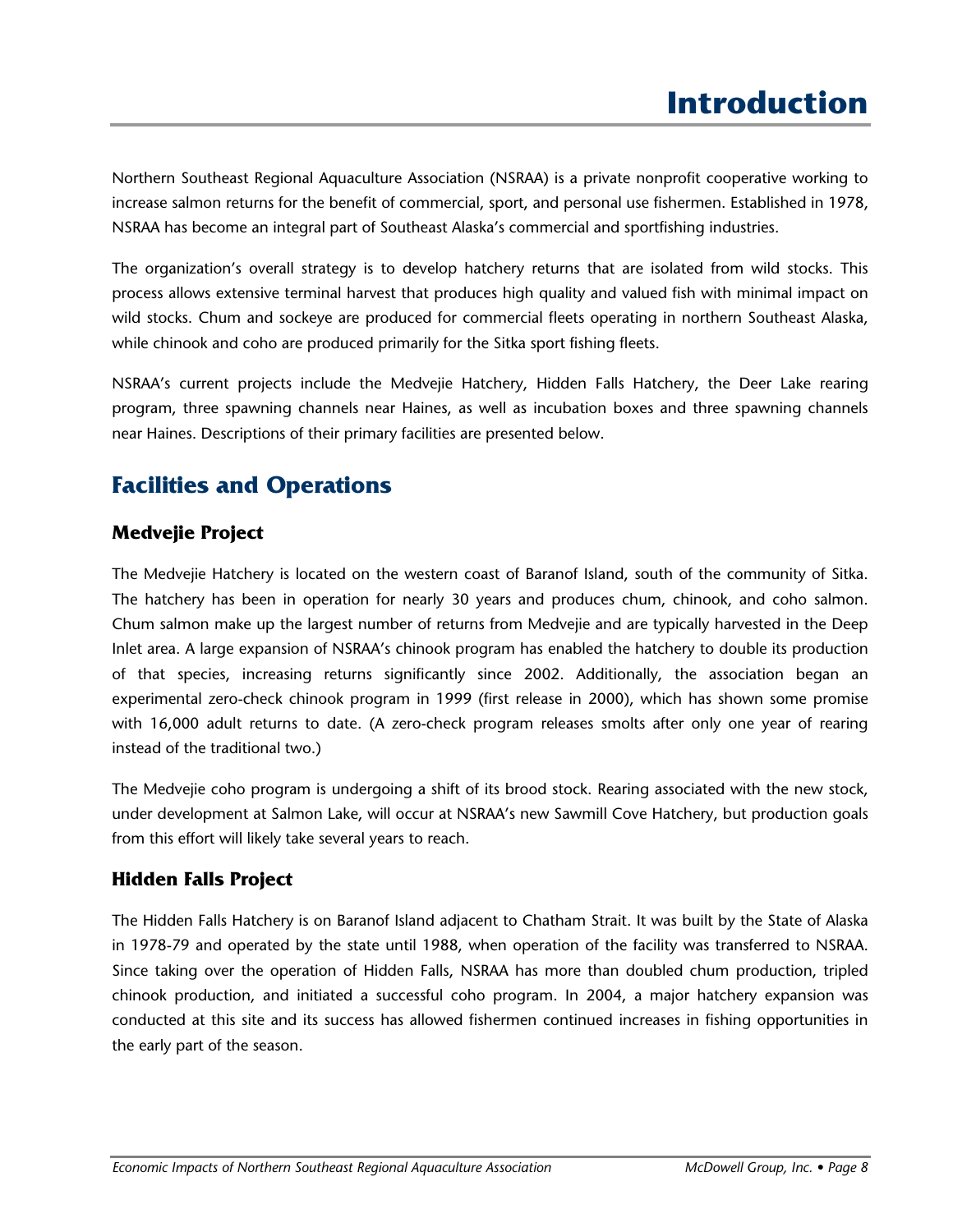## **Deer Lake Rearing Project**

NSRAA operates its successful coho rearing program at Deer Lake, located on the southeastern shore of Baranof Island. Since 2005, the program has used a net-pen system, averaging approximately one million fry annually. In 2009, NSRAA plans to double this number in attempts to generate additional adult returns of 180,000 to 200,000 coho per year.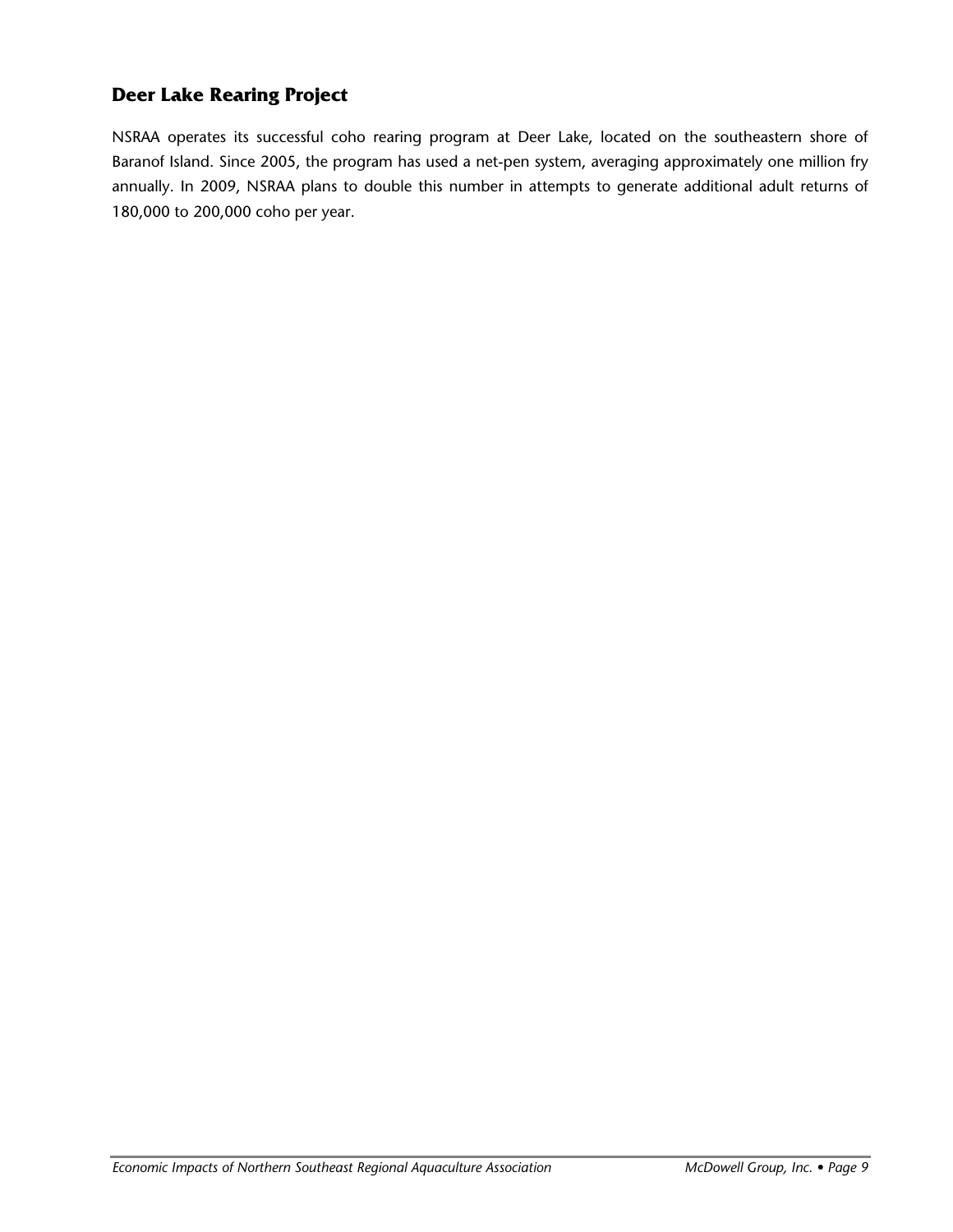This section opens with an overview of recent salmon market conditions in Southeast Alaska and a discussion of commercial salmon harvest volume and value, including value generated through seafood processing.

# **Southeast Alaska Salmon Market Overview: Production & Price Trends**

The major commercial fisheries in Southeast Alaska produced \$206 million in ex-vessel value in 2008, according to preliminary figures, up from \$192 million in 2006 and \$204 million in 2007.

Salmon remains the value leader in the region's major fisheries by a wide margin. In 2008, salmon value was nearly \$117 million (57 percent of the total), based on preliminary estimates, and is expected to increase as the 2008 season value data is finalized. The 2008 season represents a sixth consecutive year of salmon value growth in the region, having more than doubled from the decade's low point of \$50 million in 2002.

The value growth in salmon is driven by a combination of strong harvest volumes for pink and chum salmon and steady growth in the price per pound of all five salmon species caught in the region. Salmon harvest volume in the strong years of the pink salmon abundance cycle has declined recently, but this has been offset by substantial price increases for all five salmon species, particularly for pink and chum salmon in 2008.

Recent price growth in pink and chum salmon is driven by a combination of steady growth in the average wholesale price of meat products (frozen, canned, etc.) and by a major price increase for roe products in 2008.

The outlook for salmon value in 2009 is uncertain. Prices for the traditional high-value salmon species of the region (particularly chinook and coho) will likely see substantial downward pressure with recessionary spending patterns. Chum salmon prices are also likely to be lower, as the unusually strong roe market (primary driver for chum price) has cooled since 2008.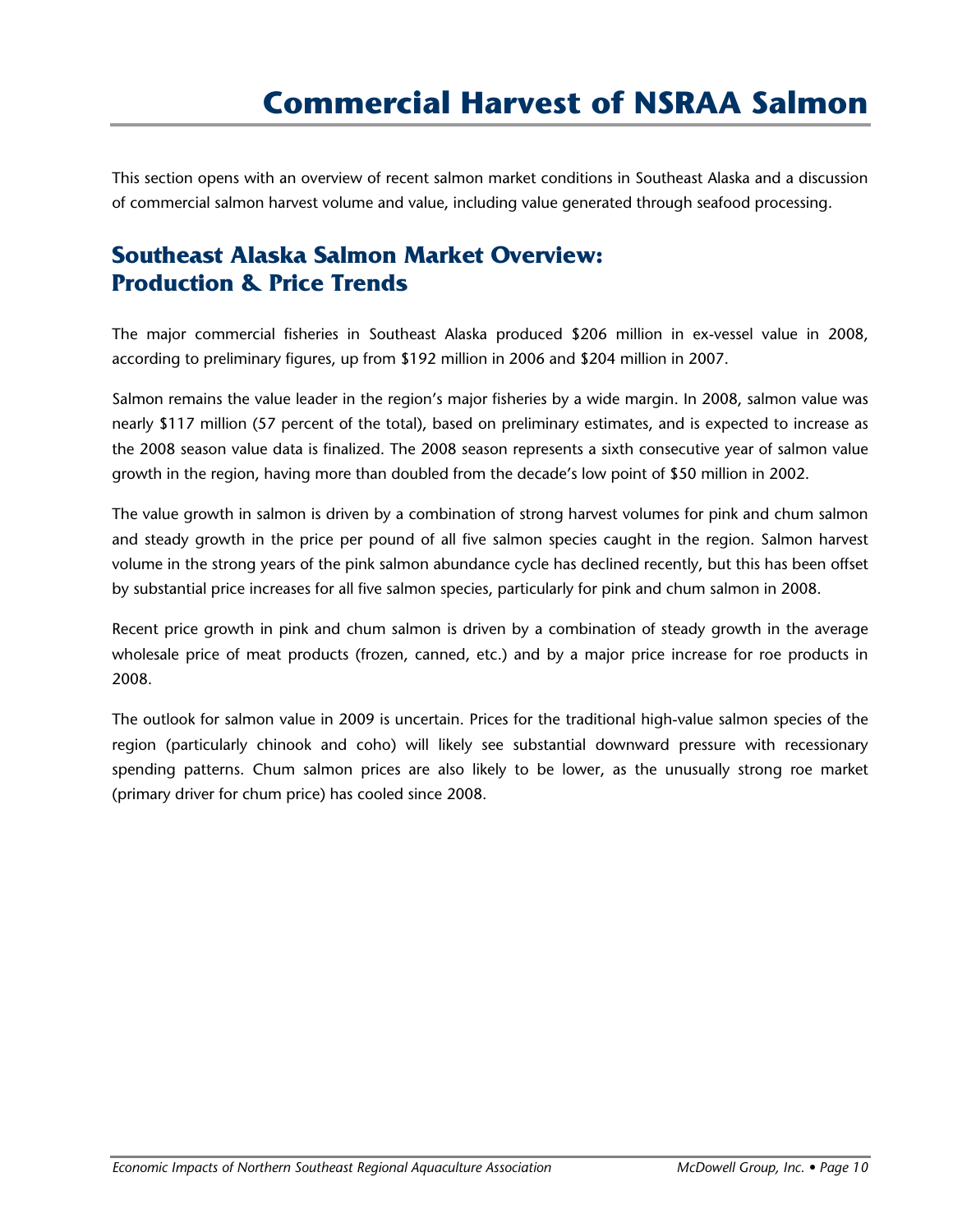## **Commercial Harvest Volume and Ex-Vessel Value**

NSRAA salmon production provides a significant contribution to Southeast Alaska's commercial salmon harvest. Between 2001 and 2008, the organization has added 156.3 million pounds of salmon to the Southeast harvest, an average of 19.5 million pounds annually. With a contribution of 34.3 million pounds, 2006 was a record year for commercially harvested NSRAA salmon. The following chart shows NSRAA's annual contribution, in terms of volume, to common property fisheries between 2001 and 2008. It does not include cost recovery harvests.



### **Figure 1: Total Pounds of NSRAA Salmon Harvested in Common Property Commercial Fisheries, 2001-2008**

NSRAA-produced salmon also have a substantial impact on the value of Southeast Alaska's commercial salmon industry. The total ex-vessel value of NSRAA's contribution between 2001 and 2008 was \$65.1 million, averaging \$8.1 million annually. In 2008, NSRAA-produced salmon was valued at a record \$20.1 million. Southeast salmon prices hit record levels that year, and chum, NSRAA's primary species, averaged an ex-vessel price that was double the five-year average from 2003 to 2007 (\$0.62 per pound compared to \$0.30). The following chart shows NSRAA's annual contribution, in terms of ex-vessel value, to common property fisheries between 2001 and 2008. It does not include cost recovery harvests.





Source: NSRAA, 2009.

Source: NSRAA, 2009.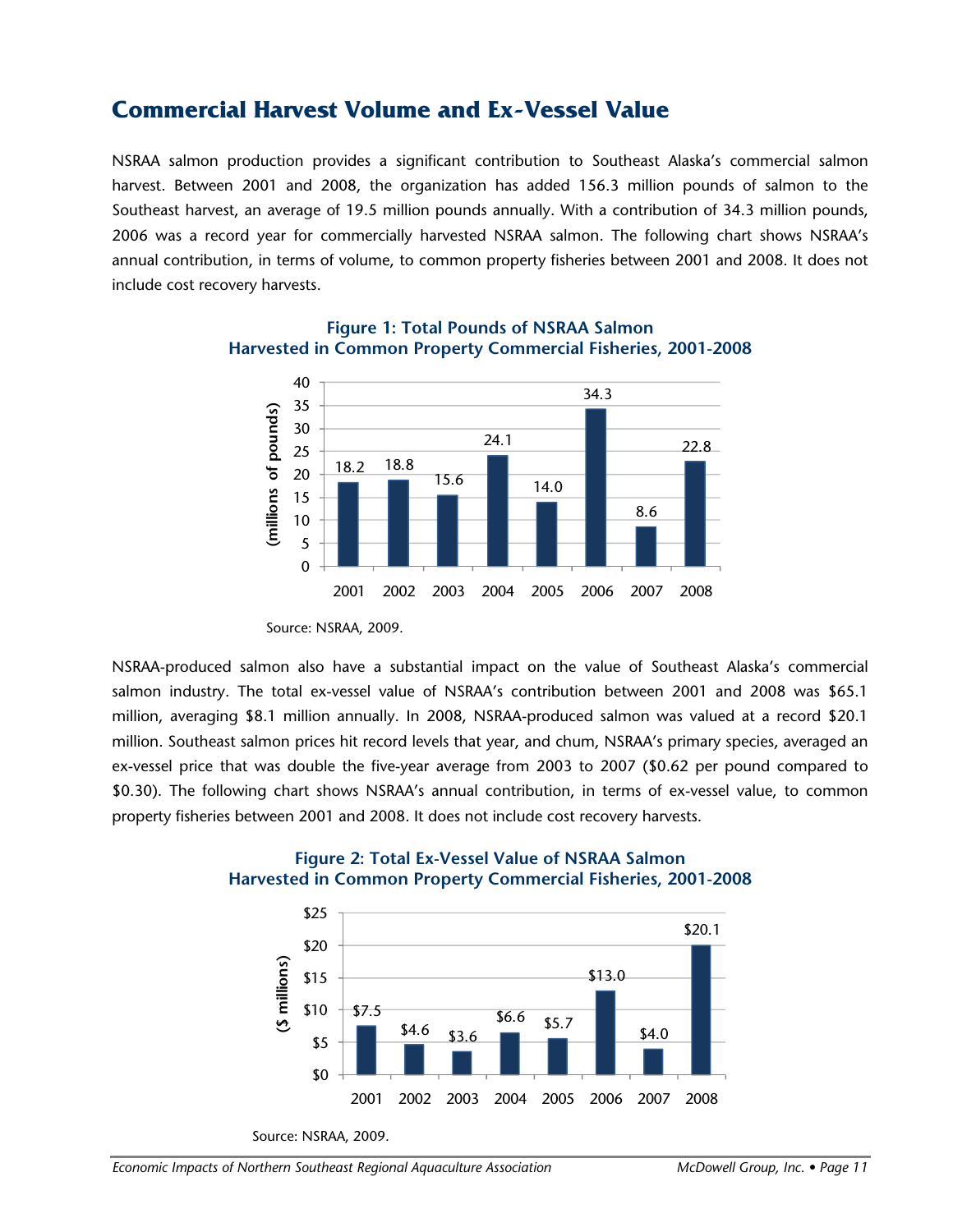Chum salmon constitute the overwhelming majority of NSRAA adult returns. Ninety-four percent of NSRAA's 2001-2008 average returns were chum salmon, followed by coho (4 percent), chinook (2 percent), and sockeye (fewer than 1 percent). Similar distributions were seen specifically in 2007 and 2008.

|                | 2001-2008 Average      |                | 2007                   |                | 2008                   |                |  |
|----------------|------------------------|----------------|------------------------|----------------|------------------------|----------------|--|
| <b>Species</b> | Lbs.<br>(in thousands) | <b>Percent</b> | Lbs.<br>(in thousands) | <b>Percent</b> | Lbs.<br>(in thousands) | <b>Percent</b> |  |
| Chum           | 18,399                 | 94%            | 8,096                  | 94%            | 21,442                 | 94%            |  |
| Coho           | 743                    | 4              | 223                    |                | 836                    | 4              |  |
| Chinook        | 387                    | 2              | 271                    | 3              | 495                    | $\mathcal{P}$  |  |
| Sockeye        | 10                     | ا>             | 0                      | 0              | 0                      | 0              |  |
| <b>Total</b>   | 19,540                 | 100%           | 8.590                  | 100%           | 22,773                 | 100%           |  |

### **Table 1: Recent Commercial Harvest Composition (Volume) of NSRAA Salmon, by Species, 2007 & 2008**

Source: NSRAA, 2009.

Note: Totals may not equal column sums due to rounding.

Among the four species produced by NSRAA, chum salmon is by far the most prevalent. Between 2001 and 2008, commercially harvested NSRAA chum averaged an ex-vessel value of \$6.4 million, followed by chinook (\$869,000) and coho (\$840,000). NSRAA-produced sockeye averaged \$10,000, but was only harvested during four of the eight years.

## **Figure 3: Average Ex-Vessel Value of NSRAA Salmon Harvested in Common Property Fisheries, by Species, 2001-2008**



Source: NSRAA, 2009.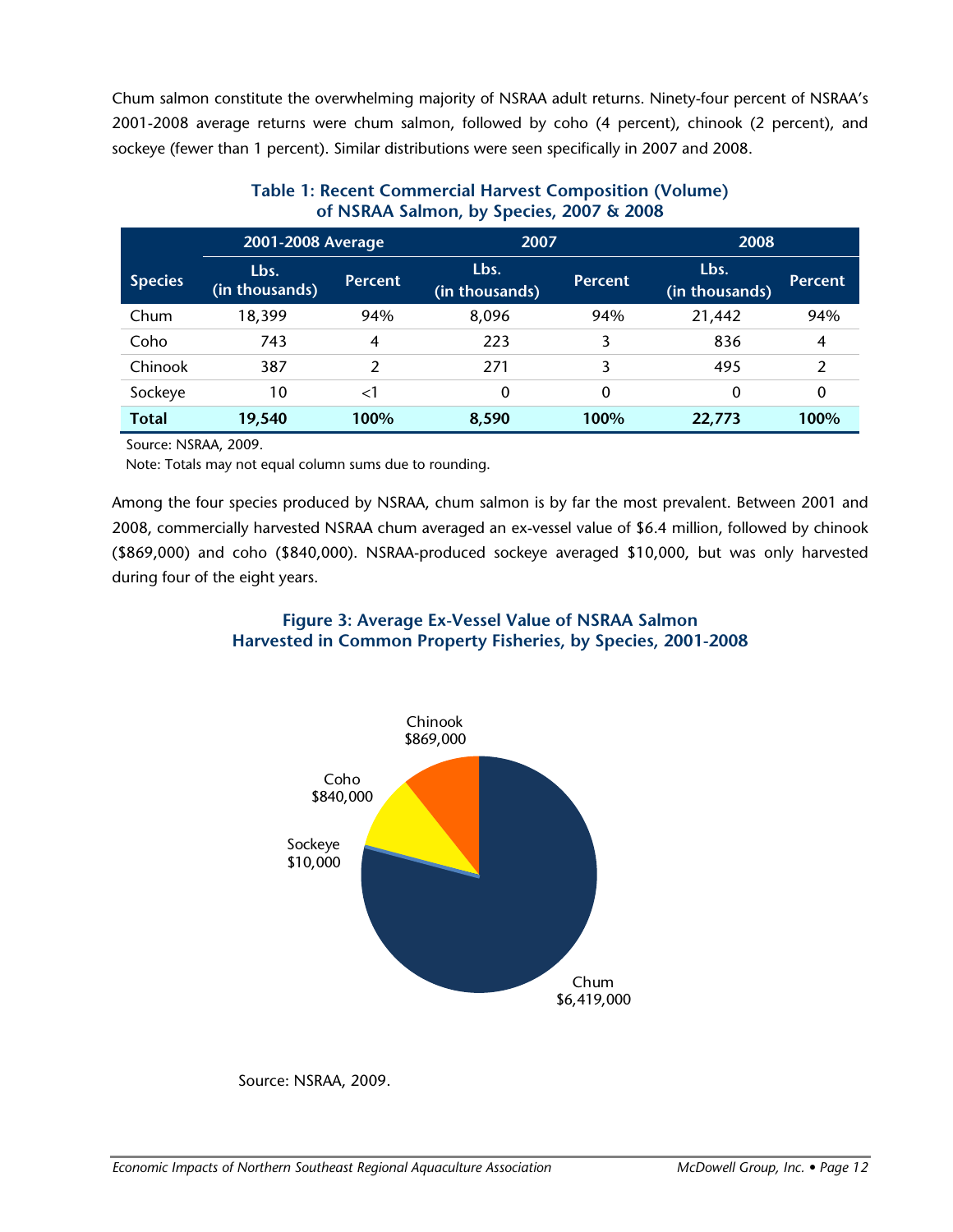The majority of earnings from commercially harvested NSRAA salmon are associated with Southeast's purse seine fleet. Earnings associated with regional troll and gillnet fleets are roughly evenly distributed. Between 2001 and 2008, seiners harvested an annual average of \$4.7 million worth of NSRAA salmon. The troll fleet harvested an annual average of \$1.8 million during that time period, and gillnetters harvested an annual average of \$1.5 million.



#### **Figure 4: Average Ex-Vessel Value of NSRAA Salmon Harvested in Common Property Fisheries, by Gear Type, 2001-2008**

Source: NSRAA, 2009.

The following table presents annual ex-vessel values from 2001 to 2008 associated with the four salmon species produced by NSRAA and with the three harvest gear types. Chum and coho values tended to fluctuate between 2001 and 2005 before substantial increases in 2006 and 2008. Chinook values did not see an increase in 2006, but jumped significantly in 2008 with record ex-vessel prices. Similarly, the seine and gillnet fleets, harvesting primarily NSRAA chum and coho, saw increased earnings in 2006 and 2008, while trollers, harvesting primarily NSRAA chinook, saw a substantial increase in 2008 only.

| - 7 1 -<br>(\$ in thousands) |         |         |         |         |         |          |         |             |  |
|------------------------------|---------|---------|---------|---------|---------|----------|---------|-------------|--|
|                              | 2001    | 2002    | 2003    | 2004    | 2005    | 2006     | 2007    | 2008        |  |
| <b>Species</b>               |         |         |         |         |         |          |         |             |  |
| Chum                         | \$6,185 | \$3,556 | \$2,871 | \$4,853 | \$3,910 | \$11,187 | \$2,923 | \$15,867    |  |
| Sockeye                      | 31      | 25      | 0       | 0       | 14      | 7        | 0       | $\mathbf 0$ |  |
| Coho                         | 633     | 557     | 379     | 828     | 982     | 1,389    | 298     | 1,656       |  |
| Chinook                      | 668     | 484     | 366     | 896     | 753     | 430      | 788     | 2,572       |  |
| <b>Gear Type</b>             |         |         |         |         |         |          |         |             |  |
| <b>Purse Seine</b>           | 4,453   | 2,683   | 2,270   | 3,403   | 2,117   | 8,226    | 1,636   | 13,269      |  |
| Gillnet                      | 1,133   | 888     | 535     | 1,473   | 1,542   | 2,633    | 976     | 3,182       |  |
| Troll                        | 1,931   | 1,050   | 810     | 1,699   | 2,001   | 2,153    | 1,398   | 3,644       |  |
| <b>Total</b>                 | \$7,517 | \$4,622 | \$3,616 | \$6,576 | \$5,660 | \$13,012 | \$4,009 | \$20,094    |  |

## **Table 2: Commercial Harvest Composition (Value) of NSRAA Salmon, by Gear Type and Species, 2001-2008**

Source: NSRAA, 2009.

Note: Totals may not equal column sums due to rounding.

*Economic Impacts of Northern Southeast Regional Aquaculture Association McDowell Group, Inc. • Page 13*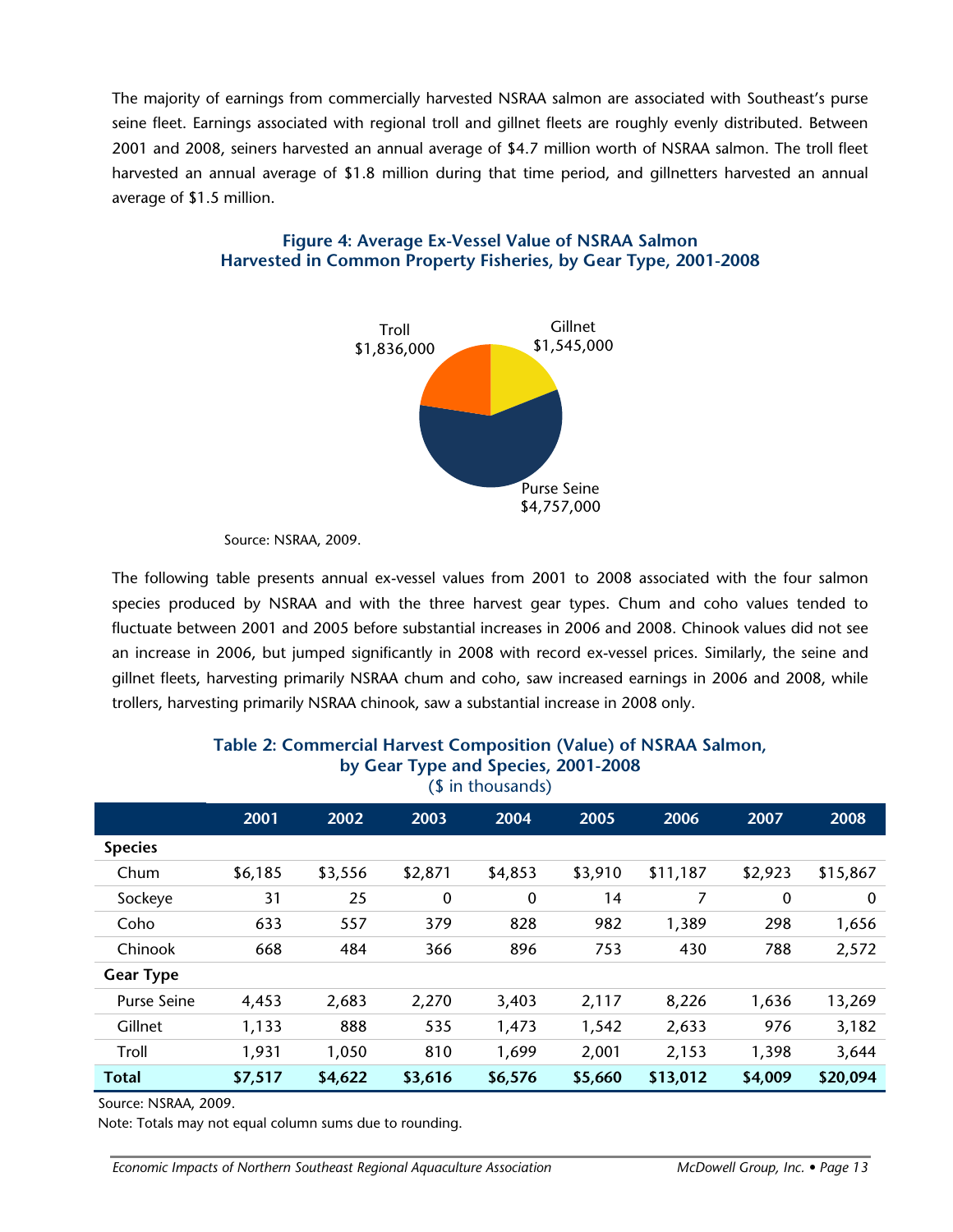The proportion of Southeast Alaska's total salmon harvest that is attributable to NSRAA's production has fluctuated over recent years, averaging approximately 10 percent of the region's harvest volume and value. Between 2001 and 2005, NSRAA salmon accounted for 5 to 10 percent of the regional salmon harvest, in terms of both volume and value. In 2006, the percentage increased to more than 20 percent due to an extremely low regional pink salmon harvest, which decreased the overall salmon harvest volume that year. The following year, the portion of the Southeast harvest attributable to NSRAA production dropped significantly before rebounding in 2008. Record market prices account for 2008's impressive harvest value. That year, NSRAA-produced salmon accounted for nearly one-fifth of the regional harvest volume and, with record prices, nearly one-quarter of the value.

#### **Figure 5: Volume and Ex-Vessel Value of NSRAA Salmon as a Percentage of the Southeast Commercial Salmon Harvest, 2001-2008**



Source: NSRAA, 2009.

## **Geographic Distribution of Commercial Harvest**

The commercial harvest of NSRAA salmon is widely distributed throughout Southeast Alaska. Information on the residency of Alaskan fishermen in the Hidden Falls and Deep Inlet chum fisheries provides a good measure of this distribution because the overwhelming majority of NSRAA salmon are harvested in these two fisheries.

In 2008, a little more than half of the Hidden Falls chum harvest went to Alaska fishermen, a value of \$4.8 million. Among Alaskans, fishermen from Wrangell and Petersburg harvested salmon worth approximately 60 percent of the total fishery value. Sitka residents harvested another 13 percent.

Alaskan fishermen made up 70 percent of the Deep Inlet chum fishery in 2008, earning \$2.9 million. Sitka resident fishermen harvested the largest portion (45 percent), followed by residents of Wrangell or Petersburg (20 percent), and Juneau (16 percent).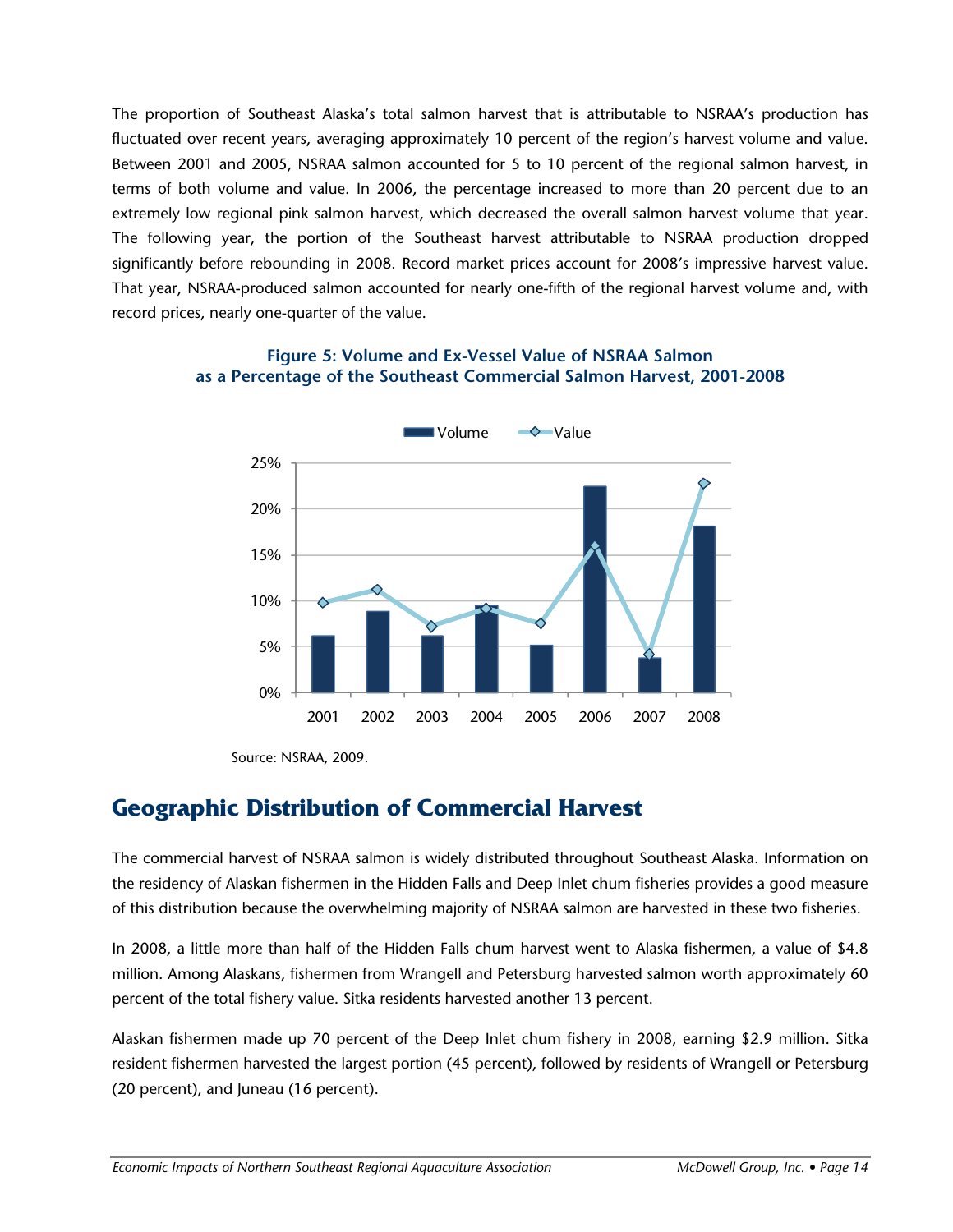Based on these proportions, an estimated three-fifths of commercially harvested NSRAA chum were harvested by Alaska fishermen in 2008. Among Alaska fishermen, Wrangell and Petersburg residents harvested approximately half, earning \$4.6 million in ex-vessel value. Sitka residents harvested nearly one-quarter, earning \$2.1 million, followed by residents of Juneau (\$1 million), Prince of Wales Island (\$550,000) and Ketchikan (\$530,000). The remaining harvest, valued at \$670,000, went to fishermen from other communities throughout Alaska.

#### **Figure 6: Ex-Vessel Value of NSRAA Chum Salmon Harvested in Common Property Fisheries in Southeast, by Residency of Fishermen, 2008**



Source: NSRAA, 2009.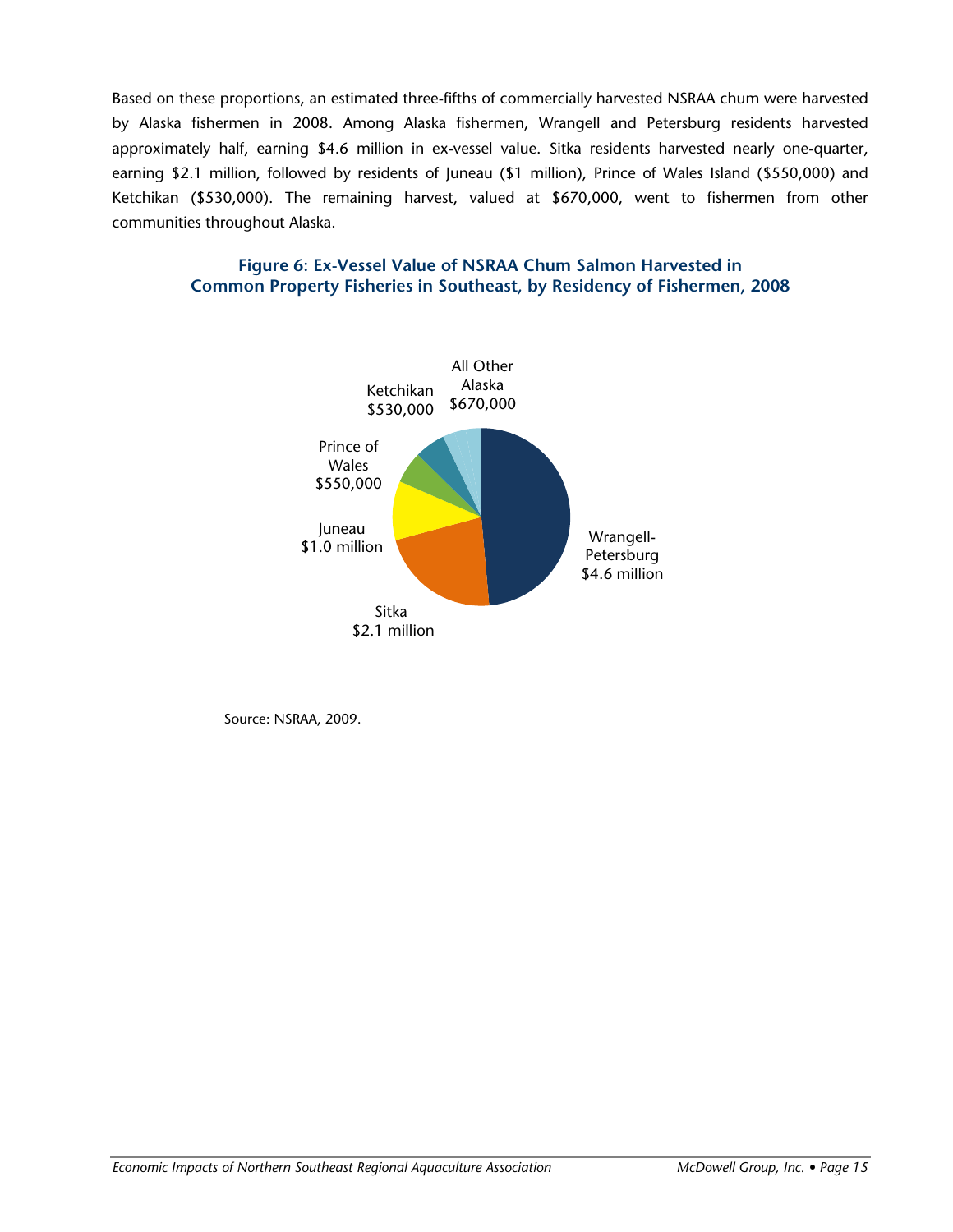In addition to earnings for regional fishermen, NSRAA salmon generates significant economic benefits for Southeast Alaska's seafood processors. These benefits are measured in terms of first wholesale value: the amount received by processors for the initial sale of product outside their affiliate network. First wholesale values include the processing value of salmon harvested in commercial (common property) and cost recovery fisheries.

Between 2001 and 2008, the cumulative first wholesale value of NSRAA salmon totaled \$198 million. In 2008 record ex-vessel prices generated high earnings for processors as well. The first wholesale value of NSRAA salmon reached \$63 million in 2008, compared to an average value of \$19 million between 2001 and 2007. Chum accounted for \$54 million, or 86 percent, of the total first wholesale value of NSRAA salmon in 2008. Coho accounted for \$5 million that year, and chinook for \$3 million. No NSRAA sockeye were harvested in 2008.

Salmon roe is a particularly valuable salmon product and chum roe are the most lucrative for hatcheryproduced fish. On average, between 2001 and 2008, chum roe accounted for approximately one-third of the first wholesale value of NSRAA salmon, ranging from one-quarter to over half the total value. In 2008, Southeast Alaska processors earned a record \$25 million from NSRAA chum roe.



### **Figure 7: First Wholesale Value of NSRAA Salmon, with Chum Roe Shown Separately, 2001-2008**

Source: McDowell Group estimates, based on data provided by NSRAA, ADF&G and ADOR, 2009.

Note: Includes common property and cost recovery harvests.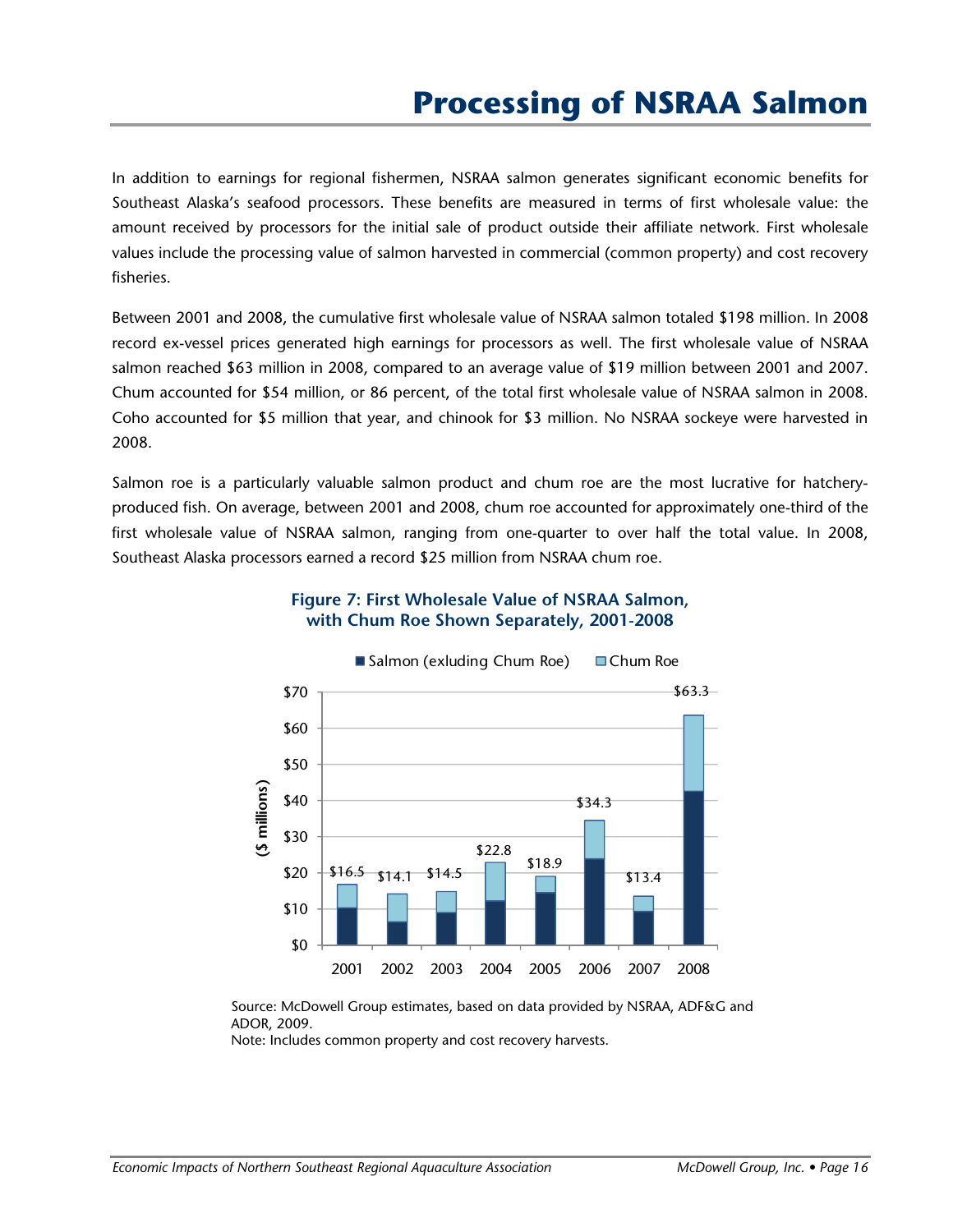The first wholesale value of NSRAA-produced salmon is driven by a wide variety of factors, including worldwide commodity values of salmon and the success of differentiation strategies in the marketplace.

One significant advantage of Southeast hatchery-produced salmon is the large chum roe component. While chum roe is the most desirable of salmon roe products, farmed salmon is not a suitable or preferred source for most salmon roe products. Considering the long-term growth in salmon production, consumption, and market demand (all driven higher by steadily increasing farmed salmon production), this puts chum producers in an advantageous position.The recent market diversification for chum roe has heightened market competition for a limited product stream, with limited prospects of product substitution activity from farmed salmon production.

For seafood processors and for common-property fishermen that harvest NSRAA-produced salmon, this translates to good prospects for continued strength in chum salmon values, which are driven primarily by the roe market. Over the past two decades, the first wholesale value of NSRAA salmon steadily increased, with particularly high value years in 2000, 2006, and 2008.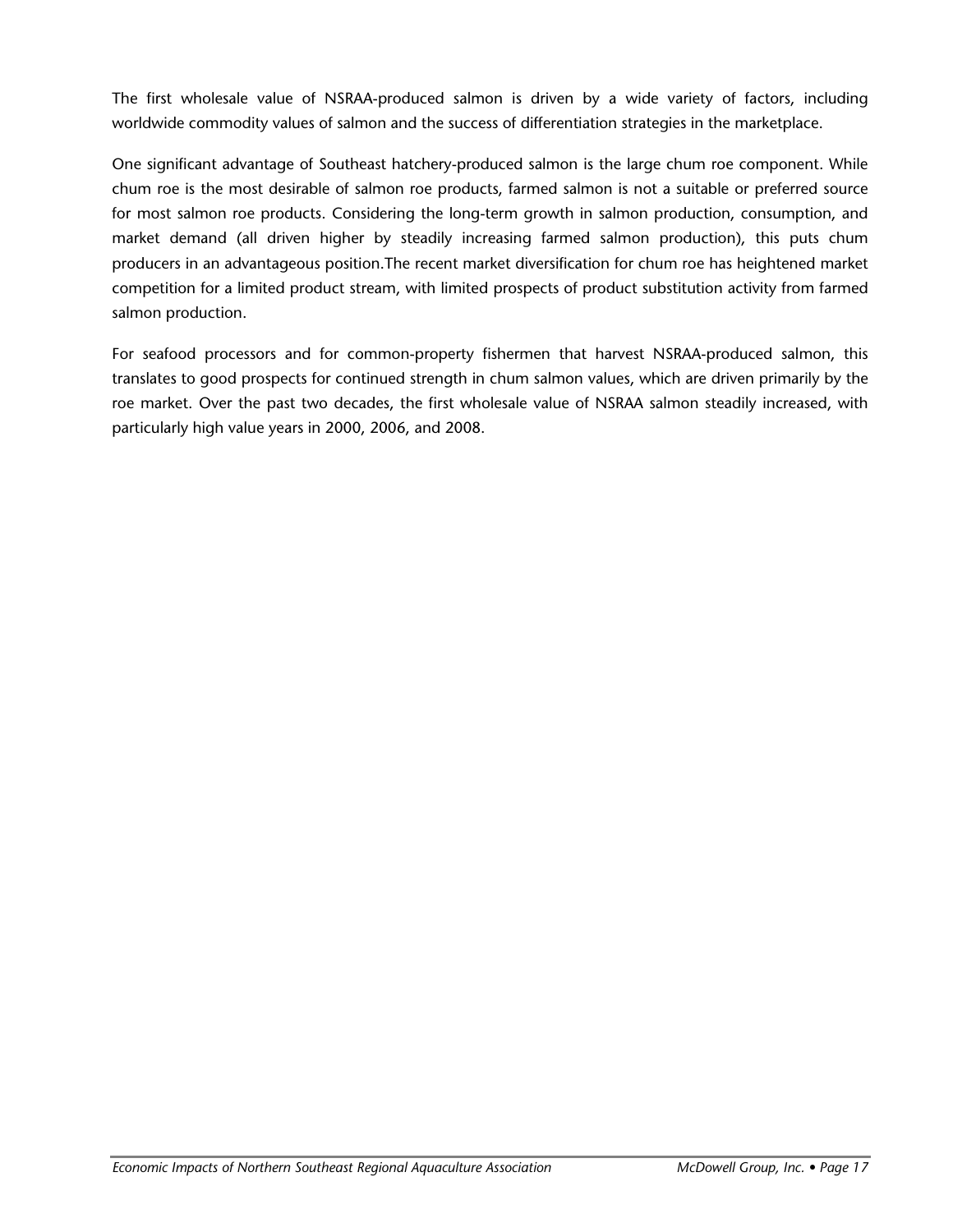NSRAA salmon play a significant role in the Sitka sport and personal use fisheries, and also contributes to the Juneau district sport fish harvest. Traditionally, chinook and coho are the primary species targeted in these fisheries, with an average of 2,700 NSRAA chinook caught annually and 7,500 NSRAA coho. As reflected in the chart below, between 2001 and 2008, annual chinook harvests fluctuated between approximately 1,500 and 4,000 fish, while coho ranged generally ranged from 4,000 to 9,000 with the exception of 2005, when more than 14,000 were harvested by sport fishermen. Total harvest from 2001-2008 was 80,900 fish with an average of 10,100 fish per year.



#### **Figure 8: Recreational Harvest of NSRAA Salmon, 2001-2008**

Nearly all of the NSRAA salmon sport and personal use harvest occurs in the areas around Sitka and to a lesser extent Juneau. On average, NSRAA salmon accounted for 7 percent of the area chinook sport harvest and 7 percent of the coho harvest between 2001 and 2007.



# **Figure 9: Recreational Harvest of NSRAA Salmon as a Percentage**

Source: NSRAA, 2009.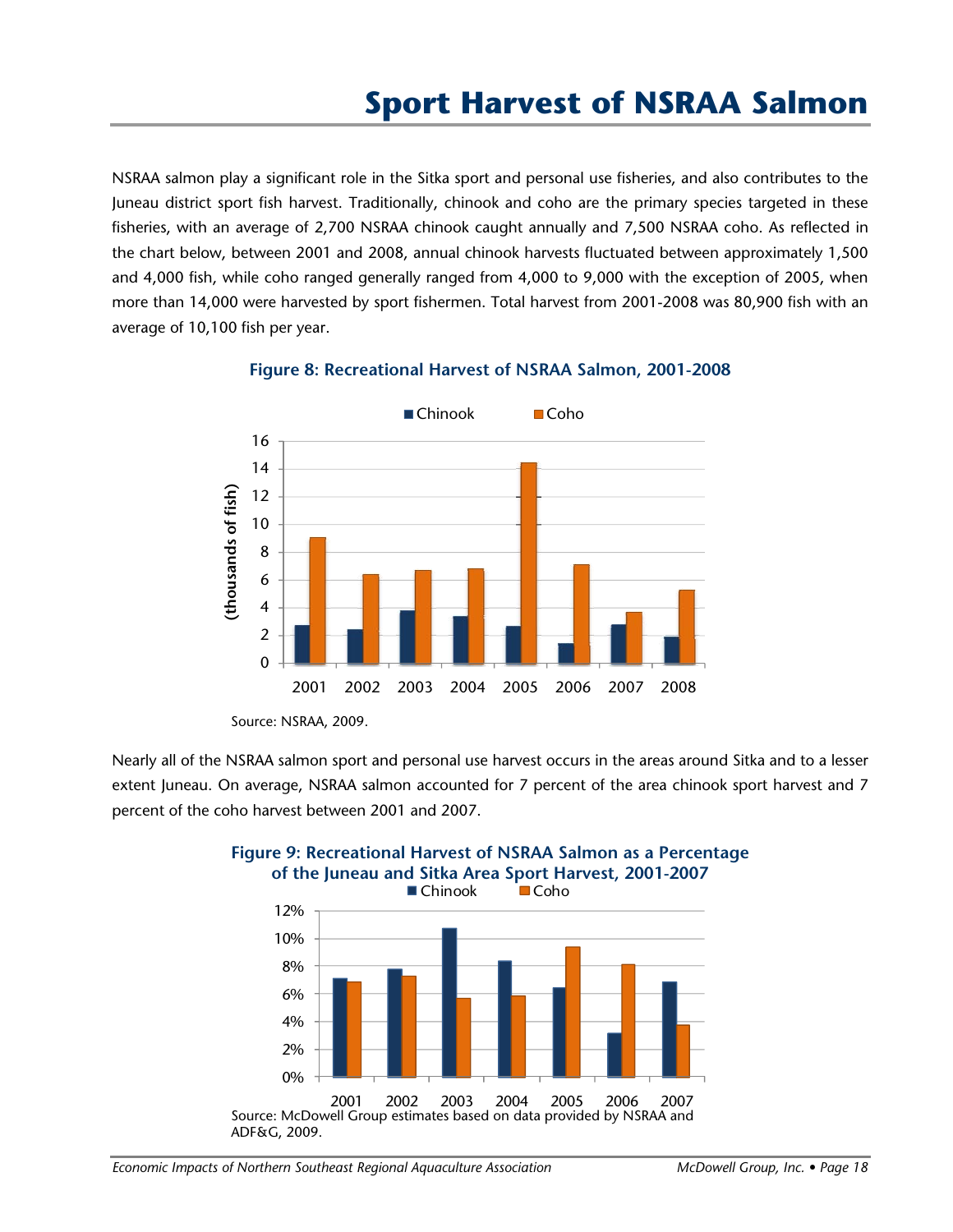# **User Groups**

While nearly all sport-harvested NSRAA salmon are caught in Sitka and Juneau-area waters, anglers come from a variety of communities, including: Sitka, Juneau, other Alaskan towns and communities outside of Alaska.

## **Resident Fishermen**

Sport-harvested NSRAA salmon offer many local residents a unique food source and recreational experience, including contributions to the Sitka Salmon Derby. According to data provided by NSRAA, chinook returns from their Medvejie hatchery have accounted for roughly one-third of Sitka Salmon Derby Chinook in recent years.

## **Non-Resident Fishermen**

The largest economic impact associated with sport-harvested NSRAA salmon is seen among non-resident anglers. Whether purchasing a charter package or fishing on their own, non-resident fishermen spend significant amounts of money with Sitka and Juneau businesses, purchasing items and services such as: fuel, fishing gear, repair services, bait, food, lodging, transportation, and charter fees.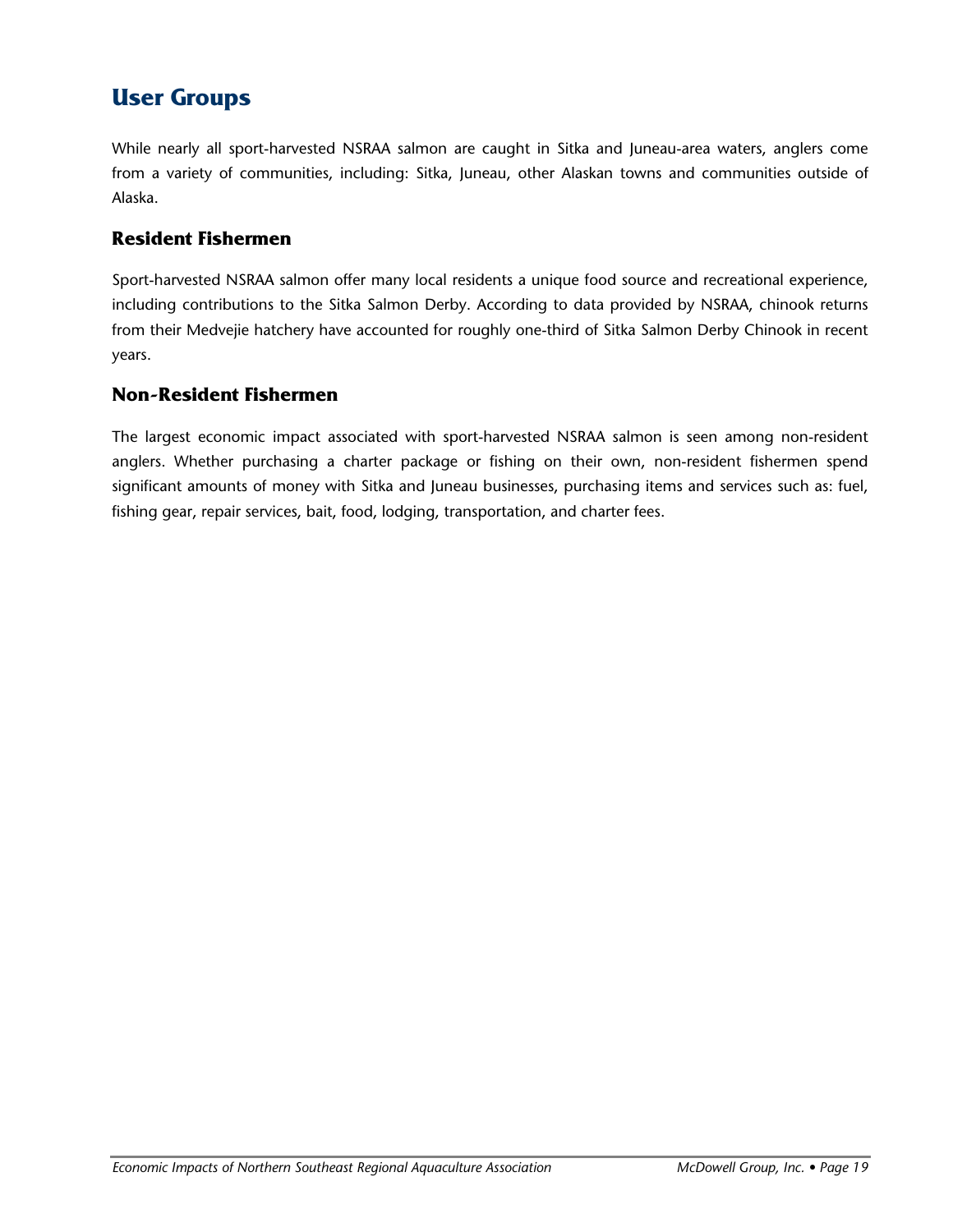# **Economic Impacts of NSRAA Production and Operations**

NSRAA's salmon production and business operations generate direct, indirect, and induced economic impacts to communities throughout Southeast Alaska. Commercial and sport fishermen purchase fuel, food, gear, and many other supplies in support of their effort to catch NSRAA salmon, and seafood processors spend money on an array of goods and services, including employee labor. This spending cycles through the regional and local economies, creating additional economic activity. Direct impacts describe ex-vessel earnings from commercially harvested NSRAA salmon, income to seafood processors, local spending by nonresident anglers and NSRAA expenditures on local goods and services. Indirect and induced impacts describe the added economic activity generated as direct spending circulates though the local economy.

This section discusses the impacts from commercially harvested and sport-caught NSRAA salmon on the community of Sitka, as well as the total economic impact of NSRAA salmon harvests, processing, operations, and tax revenue to Southeast Alaska's regional economy. Limited data prohibit community-level analysis of seafood processing.

## **Commercial Harvest**

While the economic impact of the commercial harvest of NSRAA salmon is seen throughout Southeast Alaska, the majority of the impact occurs in Sitka. Between 2001 and 2008, fishermen living in Sitka harvested approximately \$8.5 million worth of NSRAA chum from the Hidden Falls and Deep Inlet chum fisheries, averaging \$1.1 million annually. Sitka residents harvested \$2.1 million worth of NSRAA chum from these two key terminal fisheries in 2008.



## **Figure 10: Ex-Vessel Income to Sitka Commercial Permit Holders from NSRAA Salmon Harvested in the Hidden Falls and Deep Inlet Chum Fisheries, 2001-2008**

Source: McDowell Group estimates based on data provided by NSRAA and CFEC, 2009.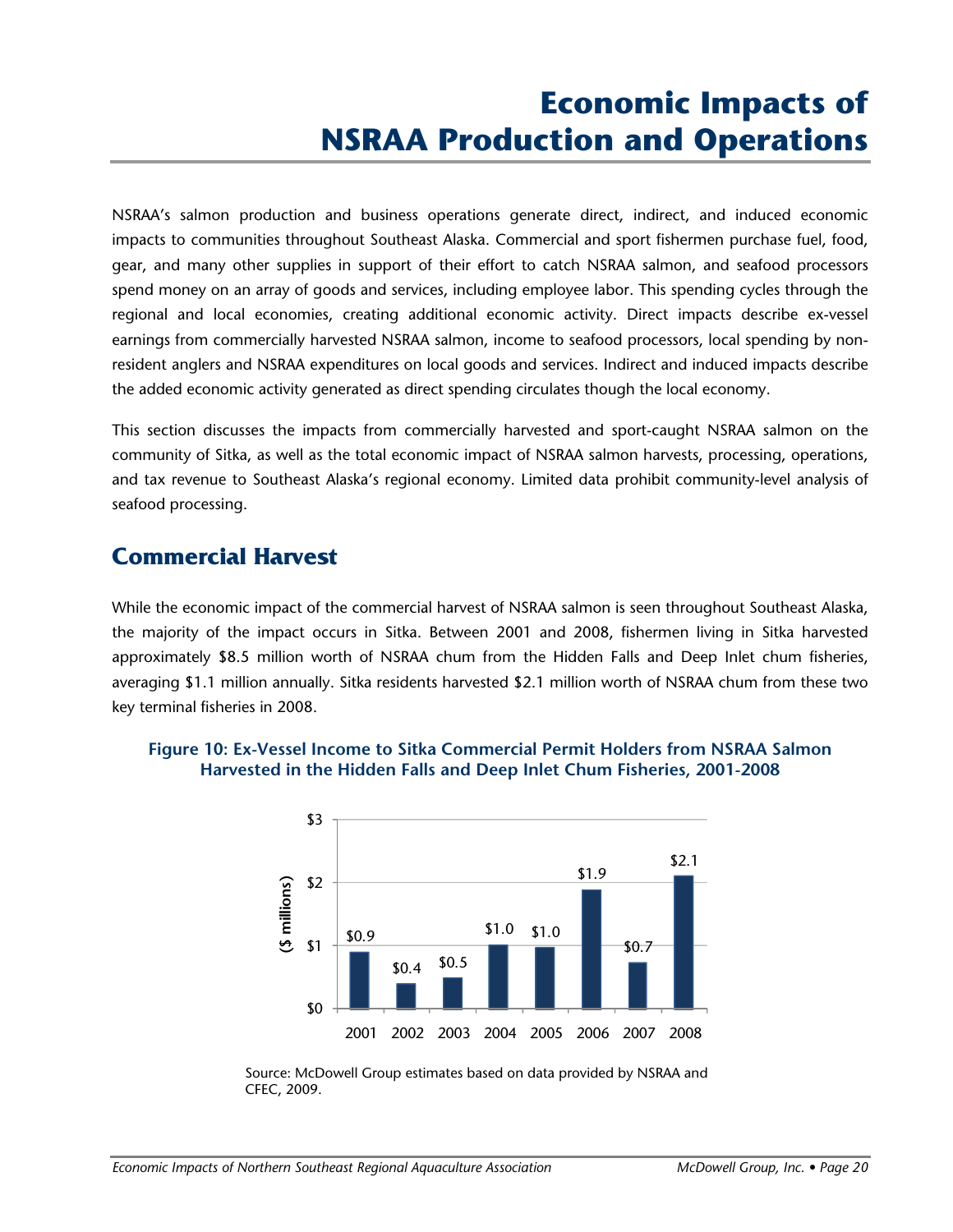The local economic impact of commercial harvest of NSRAA chum by Sitka residents totaled approximately \$3.2 million in 2008. This includes the \$2.1 million in direct impact, plus another \$1.1 million in indirect and induced economic effects. Over half (about \$1.8 million) of this economic impact is labor income for fishermen, processing workers, and workers in the support sector. These are conservative estimates of NSRAA's local economic impact because they relate only to the chum harvest by Sitka residents. Sitka residents also commercially harvest NSRAA Chinook salmon.

The total regional economic impact of the commercial harvest of NSRAA salmon includes the \$20.1 million in ex-vessel value, plus all the additional spending that occurs as fishermen purchase goods and services in support of their fishing activity and households. Including the total ex-vessel value, plus all the indirect and induced spending effects, the total economic impact of the commercial harvest of NSRAA salmon was approximately \$30 million in 2008. Since a portion of the commercial harvest is taken by non-residents, some of this economic impact occurs outside the region. However, even non-resident fishermen have an impact on the Southeast economy, through their purchases of goods and services while in the region.

# **Seafood Processing (Southeast)**

Nearly all NSRAA salmon harvested in commercial fisheries are processed in Southeast Alaska. According to two processors interviewed for this study, the commercial harvest of NSRAA fish (including cost recovery) represents 6 to 25 percent of their total processing activity, depending on the year.

In 2008, first wholesale value of NSRAA salmon was a record \$63.3 million. This is nearly double the 2006 value and almost five times the 2007 volume. Chum roe values also spiked in 2008, reaching \$20.8 million.

The economic impact associated with the processing of NSRAA salmon includes those impacts generated from the commercial harvest as well. Seafood processors in Southeast Alaska pay commercial fishermen for their catch, and these expenditures are reflected in the first wholesale price, which is the basis for the first wholesale value estimate.

Including all direct, indirect and induced impacts, commercial harvest and processing of NSRAA salmon in 2008 had a total economic impact of approximately \$100 million. This includes the gross (ex-vessel) income earned by commercial fishermen, and all the expenditures those fishermen made in support of their fishing operations and households. The total economic impact also includes all the expenditures processors made (in addition to payments to fishermen for their fish) in support of their activity to process NSRAA fish such as payroll for employees, purchases of supplies, utilities expenses, taxes, etc. Indirect and induced effects are felt throughout nearly all sectors of the economy. Approximately 30 percent (\$30 million) of the total economic impact is labor income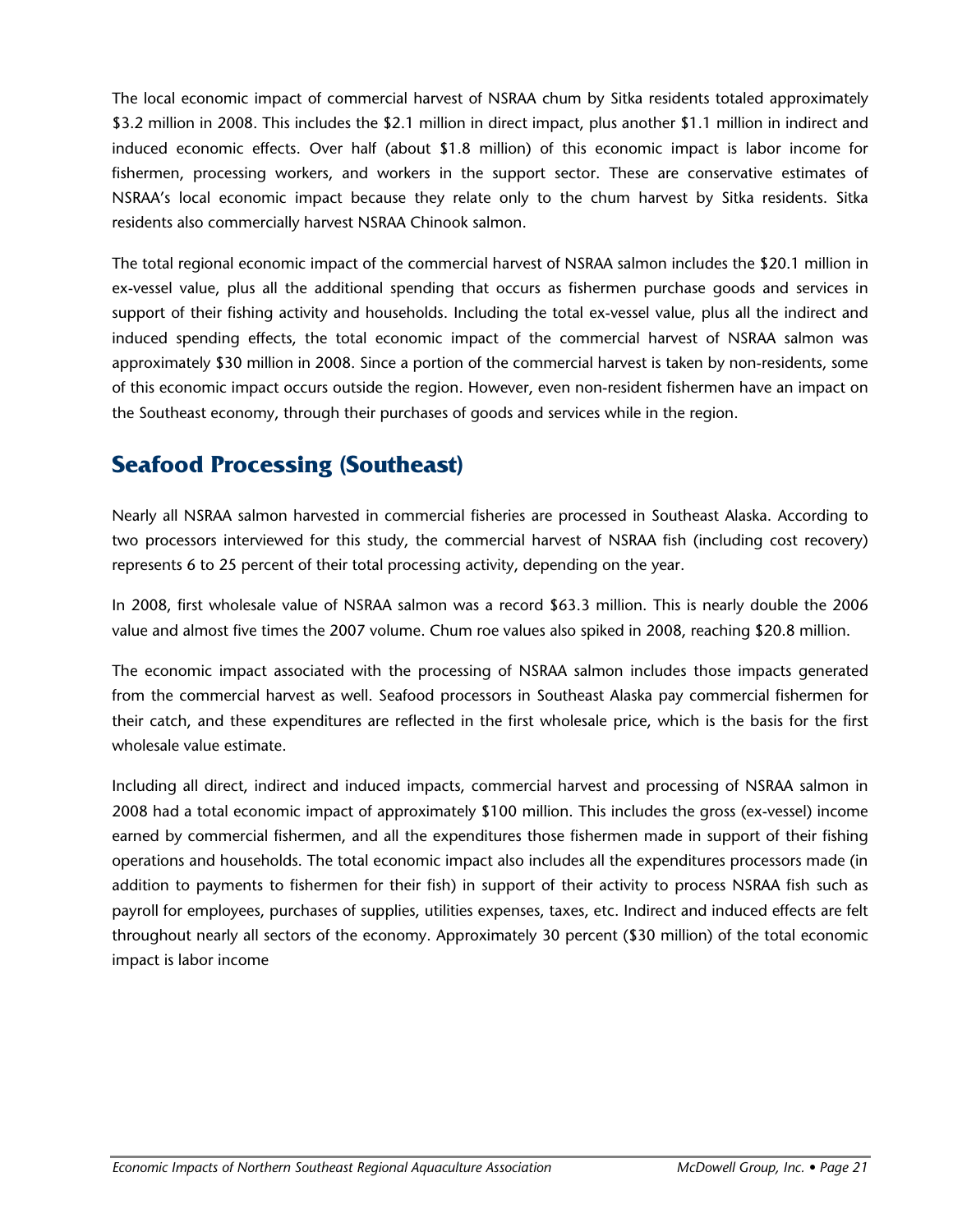# **Sport Harvest (Sitka and Juneau)**

In addition to the commercial harvest, the sport harvest of NSRAA salmon contributes to the local economies of Juneau and Sitka. Resident and non-resident anglers spend money on items such as gear, fuel, and food in support of sport and personal use fishing. Additionally, non-residents add to local tourism industries, paying for accommodations, restaurants, and charter fees, among other expenditures.

Traditionally, NSRAA has been a major contributor to the chinook and coho harvests associated with Sitka Salmon Derby, with chinook returns from their Medvejie hatchery accounting for roughly one-third of all chinook entered into the derby. A smaller portion of NRSAA fish contributes to Juneau's annual Golden North Salmon Derby.

In 2008, an estimated 7,200 NSRAA salmon were harvested in Juneau and Sitka's sport and personal use fisheries. While total 2008 sport and personal use harvest figures for the area were not yet available at the time this report was written, NSRAA salmon has accounted for, on average, 7 percent of both the chinook and coho harvests between 2001 and 2007 (the most recent data available).

It is not possible to precisely measure the economic impact of sport-caught salmon, whether wild or hatchery raised. The value of sport fishing is a blend of the actual money spent in pursuit of salmon (or halibut and/or other sport-caught fish) and the experiential value of sport fishing. Further, actual spending on sport fishing varies widely for resident and non-resident fishermen, and insufficient data exists regarding spending by either group. Still, the economic impact of the opportunity to fish for, and catch, NSRAA salmon is important. A recent detailed study of the impacts of non-resident sport-harvested hatchery-produced fish in Ketchikan found a total direct and indirect economic effect of approximately \$3 million. The sport harvest of NSRAA salmon is approximately one-third the number of hatchery fish harvested in Ketchikan, suggesting a total economic impact of about \$1 million annually, including \$300,000 in labor income. This estimate does not include spending by local residents in support of their effort to catch hatchery-produced salmon.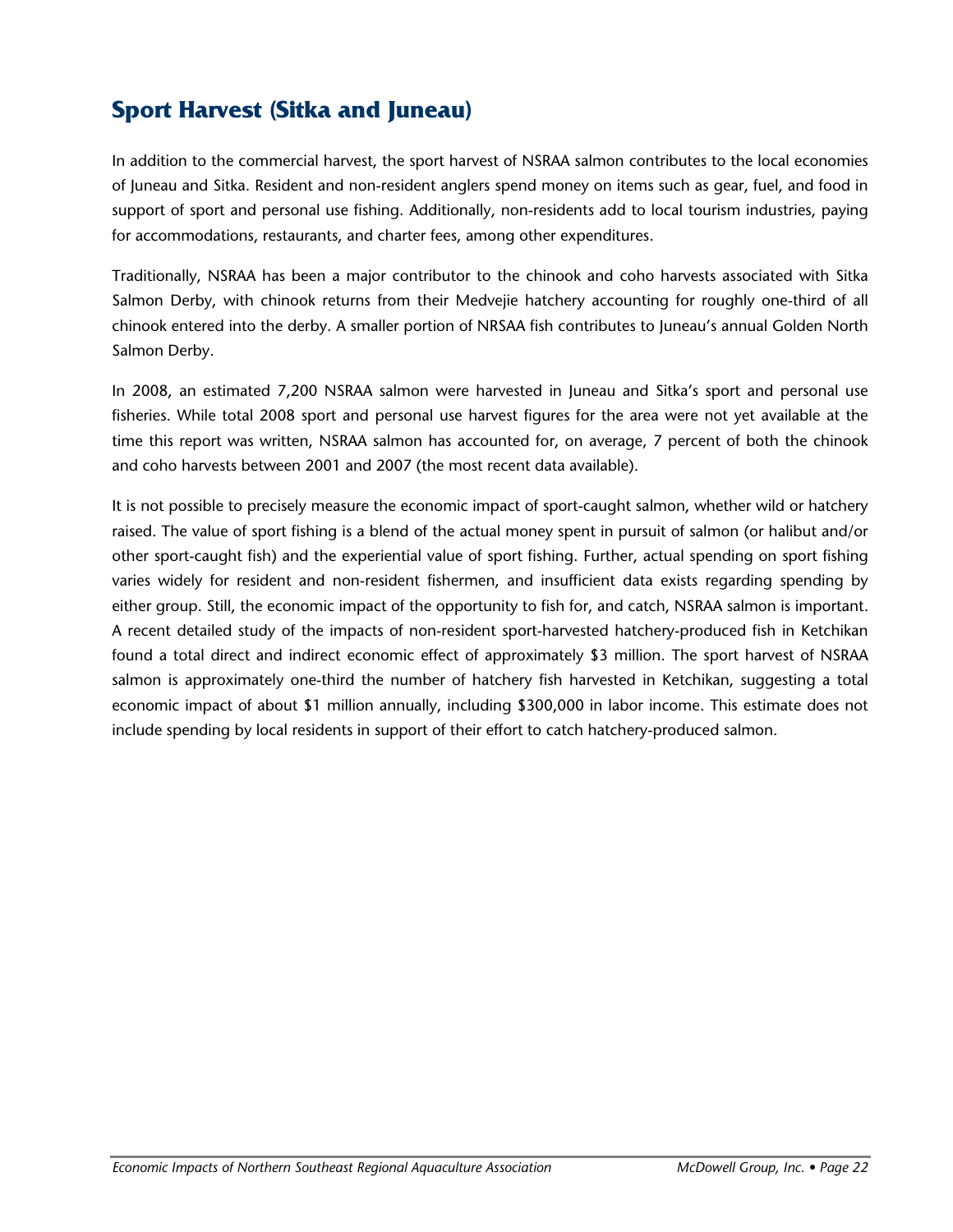# **Salmon Enhancement and Fisheries Business Taxes (Southeast)**

All salmon commercially harvested and processed in Southeast Alaska, including NSRAA-produced fish, are subject to a 3 percent Salmon Enhancement Tax paid by commercial fishermen and a 3 percent Fisheries Business tax paid by commercial seafood processors. Revenue from the Salmon Enhancement Tax helps fund continued operations of regional aquaculture efforts, such as NSRAA, and revenue from the Fisheries Business Tax is shared between the State of Alaska and the city or borough in which the fish were landed. Both of these taxes are based on the ex-vessel value of the harvest.



## **Figure 11: Estimated Salmon Enhancement and Fisheries Business Tax Revenue Generated from NSRAA Salmon, 2001-2008**

Source: McDowell Group estimates based on data provided by NSRAA, 2009.

## **NSRAA Operations**

As a locally-based organization, NSRAA has economic impacts on the Sitka economy as well. In 2008, NSRAA accounted for an average of 36 jobs, with total payroll of approximately \$1.5 million. Spending on goods and services in support of hatchery operations also generates activity in the local economy. Goods and services include a wide range of expenditures, including hatchery infrastructure and office supplies, maintenance, travel, and payments to commercial seiners during cost recovery efforts. NSRAA spent approximately \$4.8 million on goods and services in support of operations in 2008, of which \$2.7 million went to approximately 180 Alaska businesses and fishermen.

Including all of the indirect and induced effects associated with NSRAA spending on payroll and other goods and services, the organization has a total Alaska economic impact of about \$5 million, including \$2 million in labor income.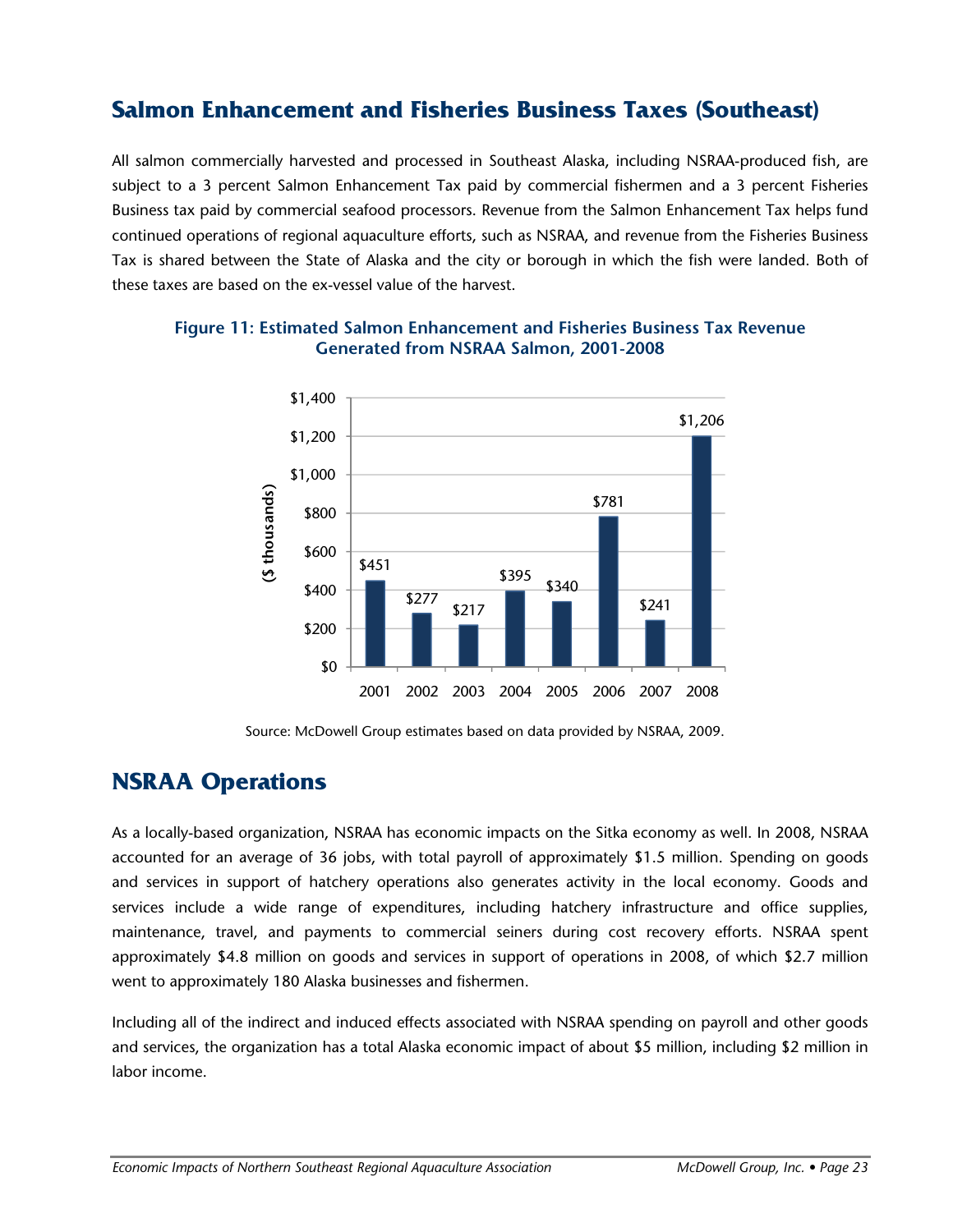# **Qualitative Benefits**

As part of McDowell Group economic impact analysis of NSRAA, the study team interviewed a number of Sitka retailers and regional seafood processors about the impact of NSRAA on their particular business. Those interviewed said NSRAA has a positive impact on their specific businesses and the community's overall economy by providing long-term, stable, family-wage jobs. As a result, NSRAA employees tend to stay in Sitka for a long time and their families are active members of the community. Hatchery production also allows fishermen to work a longer season, some businesses said.

One fishing-related retailer noted that business increased each year, in part due to NSRAA production. Commercial and recreational fishermen start their seasons earlier and usually end later because of enhanced salmon stocks stemming from increased hatchery production.

Businesses unrelated to fisheries also said that NSRAA production helped their bottom line. One retailer, for instance, estimated that fishermen and charter boat clients account for roughly one-third of its annual business. In past summers, a surge of customers from mid-May through August caused this business to hire two to four additional employees during the fishing season. This summer has been the exception, with no need yet to hire additional workers because of changes in the charter industry unrelated to hatcheries.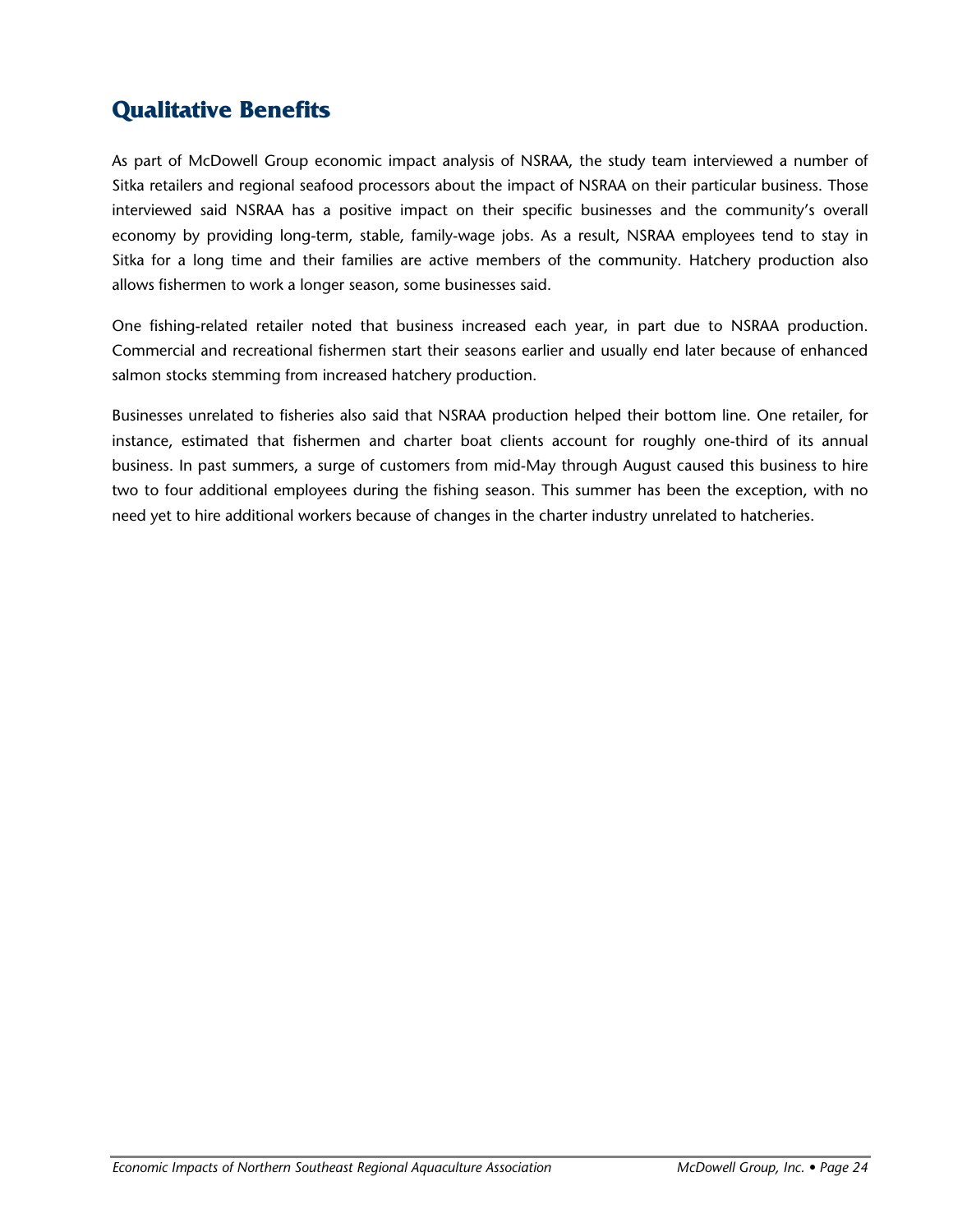## **Commercial Harvest Volume and Value**

**Figure 12: Total Pounds of NSRAA Salmon Harvested in Common Property Commercial Fisheries, 1990-2008** 



Source: NSRAA, 2009.

### **Figure 13: Total Ex-Vessel Value of NSRAA Salmon Harvested in Common Property Commercial Fisheries, 1990-2008**



Source: NSRAA, 2009.